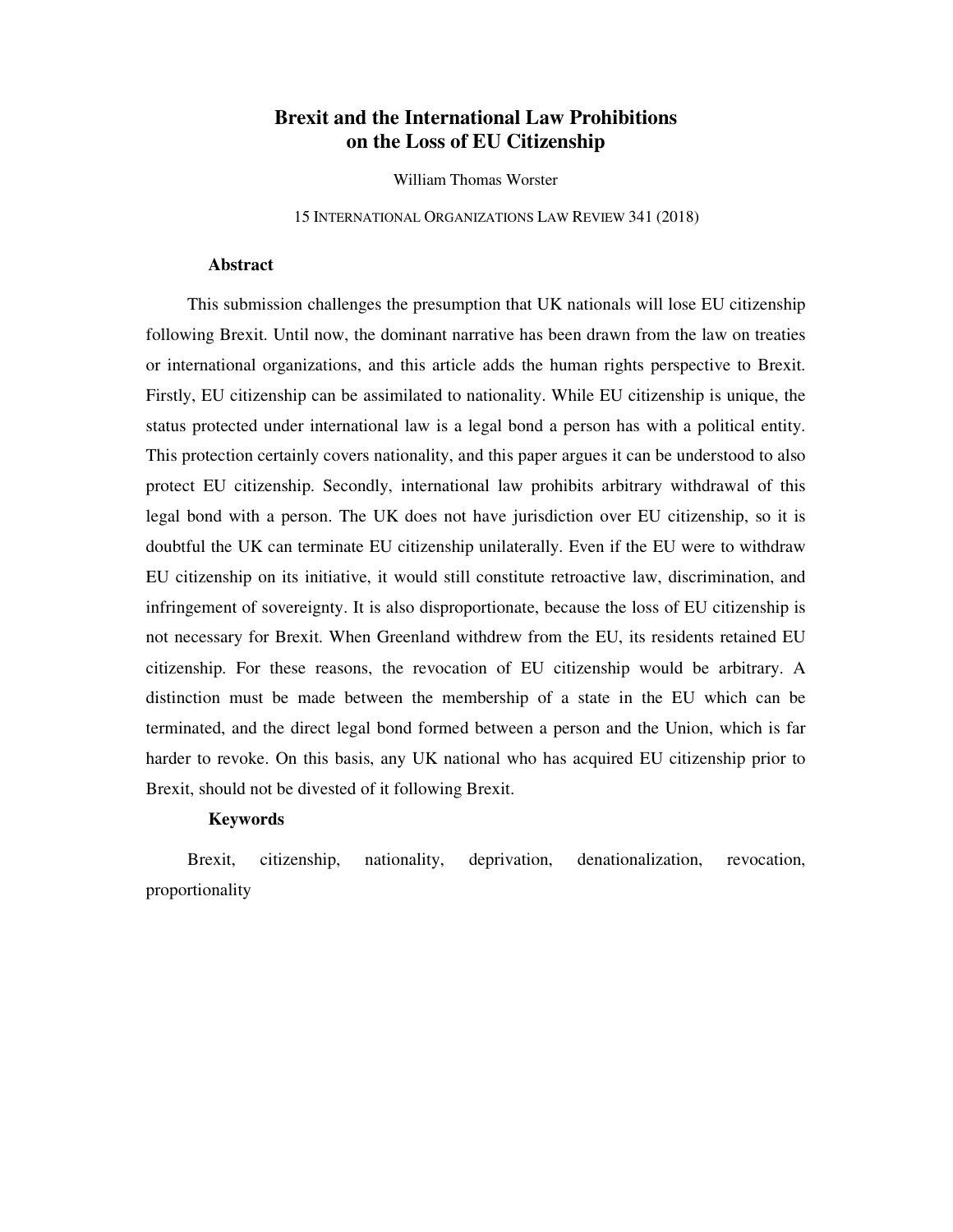#### **1 Introduction**

This article examines the particular case of leaving an international organization when that organization is the unique case of the EU and the beneficiaries of the organization are EU citizens. The *Treaty on European Union* ('*TEU*') provides member states of the EU with the option to withdraw from membership under article 50. 1 Once the UK leaves the EU, it cannot continue to enjoy the benefits of Union membership, eg, access to the common market, unless it receives those rights by separate agreement with the EU. This article, however, does not question whether the UK, as a state, can continue to enjoy EU benefits, but rather whether UK nationals, as individuals with human rights pertaining to their citizenship, can continue to enjoy their EU citizenship.

The *Treaty on the Functioning of European Union* ('*TFEU*') creates a difficulty: European citizenship (art 20). While usually a state's membership in an international organization may produce benefits for its citizens, those citizens are not usually granted a direct right or status in the organization itself. That role is purely mediated by the state. However, in the case of the EU, the nationals of the member states were placed into a direct legal relationship with the Union, from which they derive certain rights. This makes the situation far more complex than the usual paradigm of state membership in an international organization. It means that the narrative of Brexit cannot only look at the law of international organizations and perhaps the law of treaties to resolve questions of withdrawal, but must also, I argue, consider questions of the rights of human beings. If protecting their rights demands a different outcome, then the rights and relationships between and among the state, the organization and the individuals may fragment. This article will first examine the current international law pertaining to nationality and conclude that, while international law gives states a wide degree of discretion in granting nationality, it restricts their ability to revoke it. The key aspect of this conclusion is the protection of the legal bond with the state. Then the article will argue that EU citizenship, while not necessarily amounting to a nationality in the normal sense of that term, does amount to a functionally equivalent legal bond, sufficient to trigger the application of international law on nationality. Lastly, the article will test whether the proposed loss of EU citizenship in Brexit is in compliance with human rights law.

<sup>&</sup>lt;sup>1</sup> See, for the EU Treaties, https://eur-lex.europa.eu/legalcontent/EN/TXT/HTML/?uri=OJ:C:2016:202:FULL&from=EN.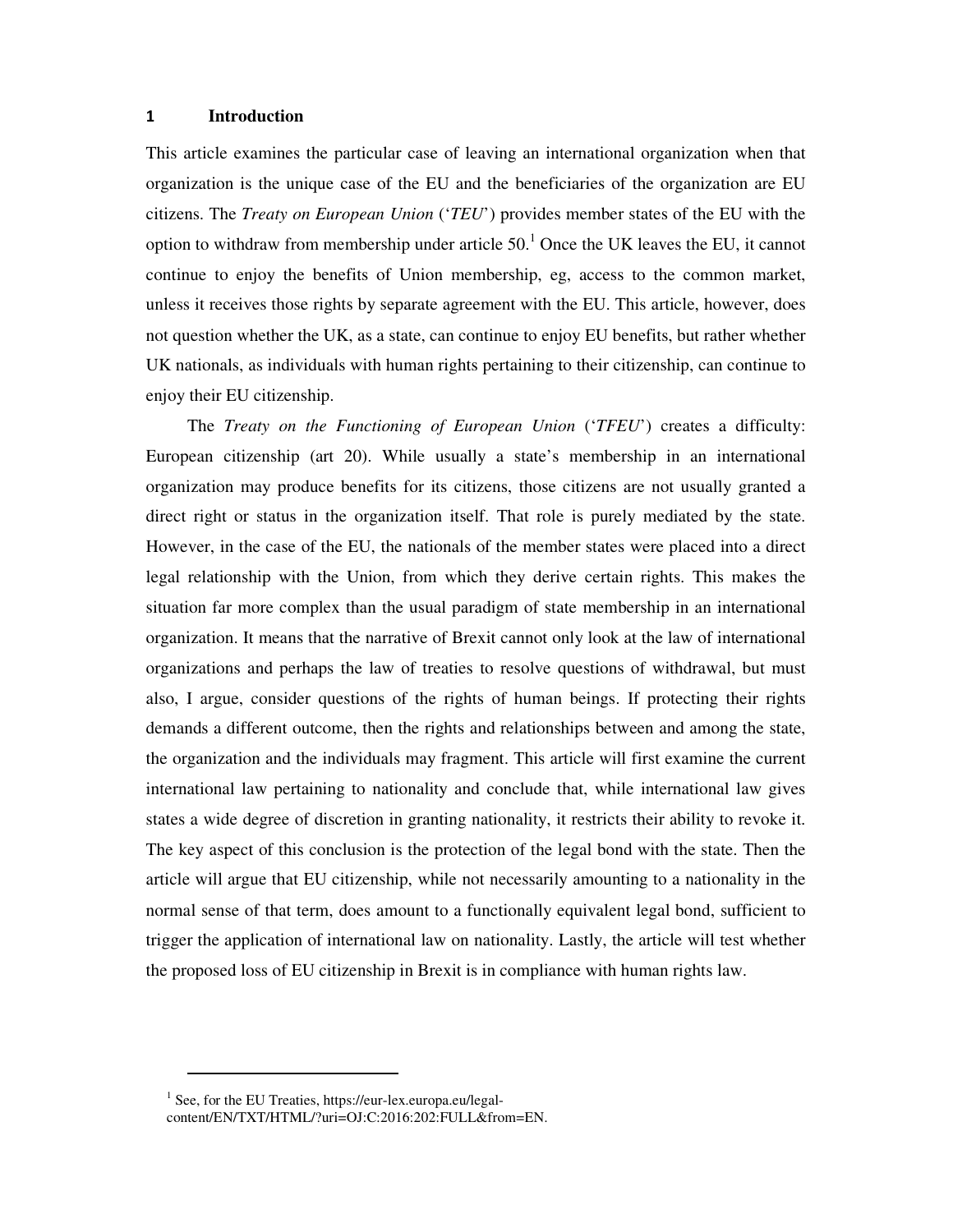### **2 International Human Rights Law on Nationality**

Before examining the international law on nationality, we first need to address the distinction between nationality and citizenship. Nationality generally refers to a legal bond with a state under international law. When the International Court of Justice was asked to determine nationality for purposes of diplomatic protection, the Court concluded that, for international law, nationality is a "legal bond having as its basis a social fact of attachment, a genuine connection of existence, interests and sentiments, together with the existence of reciprocal rights and duties".<sup>2</sup> Similarly, the International Law Commission focused on "the link" between the individual and international law<sup>3</sup> as the critical legal basis for nationality in international law. That bond is sometimes articulated as one of "allegiance",<sup>4</sup> yet another problematic word. Another way to view nationality is to consider its reverse scenario, statelessness, or the absence of nationality. The 1954 *Convention Relating to the Status of Stateless Persons* defines a stateless person as "a person who is not considered as a national by any state under the operation of its law".<sup>5</sup> Under this approach, a national is a person considered as such by a state under the operation of its law, primarily a legal status for purposes of the law.

Having discussed nationality, the next question is the nature of citizenship. Citizenship, for purposes of international law, is an aspect of nationality. The terms 'nationality' and 'citizenship' are almost always used interchangeably with the same meaning,<sup>6</sup> and while there may be some legal difference, it is unclear whether that difference really has any significance under international law today.<sup>7</sup> Generally nationality and citizenship refer to the same legal bond, though with an emphasis on the international and domestic legal positions,

<sup>2</sup> See ibid 23; Albrecht Randelzhofer, 'Nationality' in 3 *Encyclopedia of Public International Law* 501, 502 (Oxford University Press 1997) ("Nationality as a legal term denotes the existence of a legal tie between an individual and a State, by which the individual is under the personal jurisdiction of that State").

<sup>&</sup>lt;sup>3</sup> See International Law Commission, *Report of the International Law Commission Covering the Work of its Fifth Session, 1 June - 14 August 1953*, UN Docs A/2456, A/CN.4/76 (1-14 August 1953) [130].

<sup>&</sup>lt;sup>4</sup> See C Tiburcio, *The Human Rights of Aliens under International and Comparative Law* (Martinus Nijhoff, 2011) 3.

<sup>5</sup> See *Convention Relating to the Status of Stateless Persons*, opened for signature 28 September 1954, 360 UNTS 117 (entered into force 6 June 1960).

<sup>6</sup> See Global Citizenship Observatory ('GLOBALCIT'), *Citizenship*

<sup>&</sup>lt;http://globalcit.eu/glossary\_citizenship\_nationality/>: "Citizenship: *A legal status and relation between an individual and a state that entails specific legal rights and duties.* Citizenship is generally used as a synonym for nationality (see: nationality)".

<sup>7</sup> See P Weis, *Nationality and Statelessness in International Law* (Sijthoff and Noordhoff, 2nd ed, 1979) 4-5: "Conceptually and linguistically, the terms 'nationality' and 'citizenship' emphasise two different aspects of the same notion: State membership. Nationality stresses the international, citizenship the national, municipal aspect".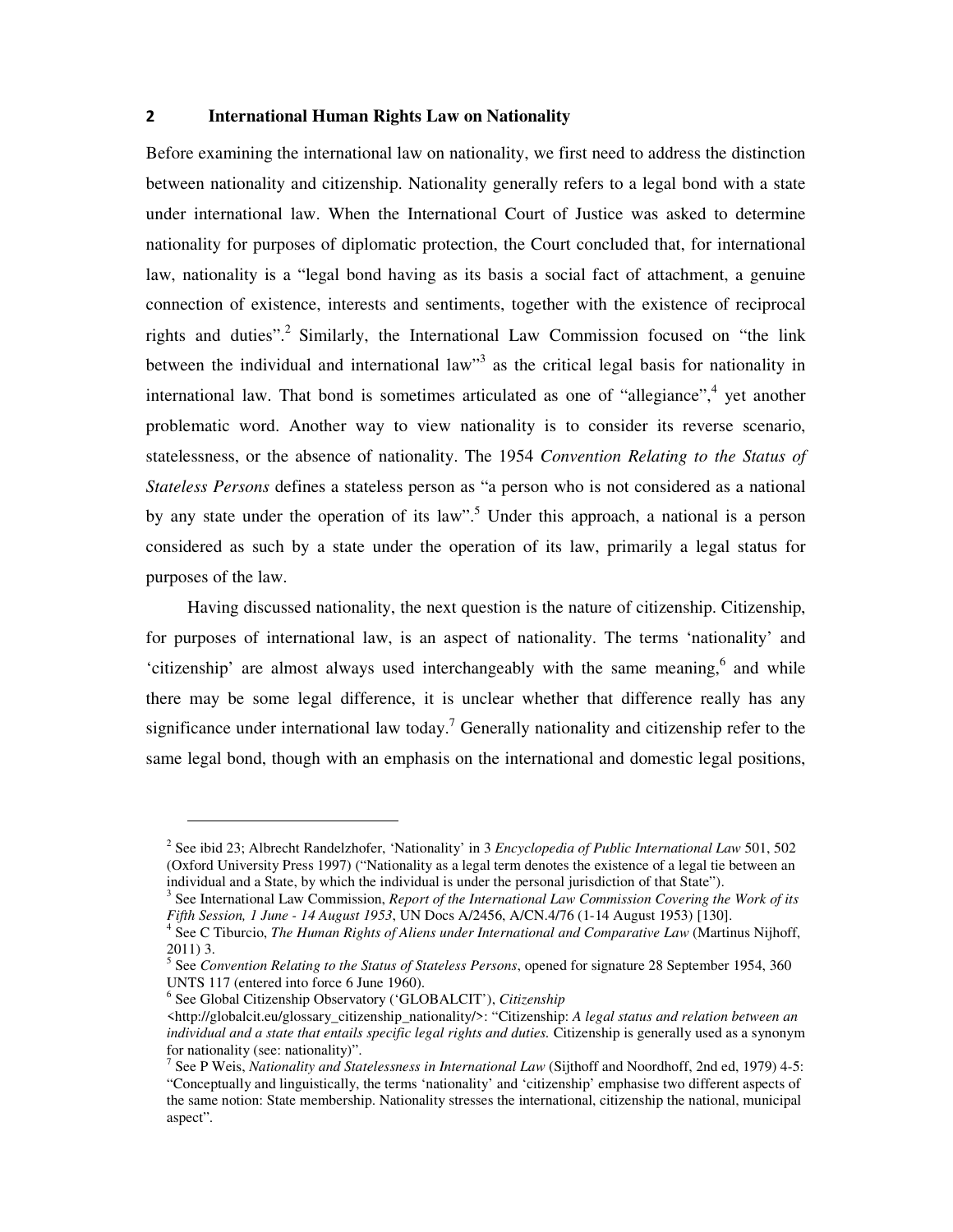respectively.<sup>8</sup> It may be that under a state's domestic law that citizenship has a particular meaning, and citizenship is often used to describe important social, cultural, local and linguistic ties.<sup>9</sup> Some states do make distinctions between nationals and citizens. But we need to be careful here about which legal system we are discussing and how that system uses common words. Within a domestic legal system, there may be special meanings for 'national' and 'citizen', which could focus on rights or other considerations, but international law usage for the term 'national' is not completely dependent on domestic usage. For example, if a state granted nationality to a person, but refused citizenship, international law might still consider that person a national. It would not take a position on citizenship, because citizenship is the domestic reflection of nationality. However, under international law both of these statuses are acquired when an individual forms a legal bond with a state.<sup>10</sup>

Turning to the acquisition and loss of this legal bond, these two functions are not treated the same under human rights law. International law generally does not place restrictions on a state's discretion to grant nationality, $^{11}$  though there are some exceptions.<sup>12</sup> International law will, however, limit discretion in revoking nationality, and in this area the law is more restrictive than in acquisition of nationality.<sup>13</sup> One limitation is the prevention of statelessness<sup>14</sup> and the other way is the right of all persons to a nationality and thus the right

<sup>8</sup> See ibid.

<sup>9</sup> See Linda Bosniak, 'Citizenship Denationalized' (2000) 7(2) *Indiana Journal of Global Legal Studies* 447, 452-489.

<sup>10</sup> See *Nottebohm Case (Liechtenstein v Guatemala) (Judgment, Second Phase)* [1955] ICJ Rep 4, 8: "constitute[s] the juridical expression of the fact that the individual upon whom it is conferred … is in fact more closely connected with the population of the State conferring nationality than with that of any other State".

<sup>11</sup> See *Exchange of Greek and Turkish Populations (Advisory Opinion)* [1925] PCIJ (ser B) No 10, 19; R Jennings and A Watts (eds), *Oppenheim's International Law* (Oxford University Press, 9th ed, 1992) vol 1, 854-856.

<sup>12</sup> See *Nationality Decrees issued in Tunis and Morocco (French Zone) (Advisory Opinion)* [1923] PCIJ (ser B) No 4, 24, 296; *Proposed Amendments to the Naturalization Provisions of the Constitution of Costa Rica (Advisory Opinion)* (Inter-American Court Human Rights, Case No OC-4/84, 19 January 1984) (reported at [1984] IACHR (ser A) No 4, 94).

<sup>&</sup>lt;sup>13</sup> See *International Convention on the Elimination of Racial Discrimination*, opened for signature 21 December 1965, 660 UNTS 195 (entered into force 4 January 1969) ('*ICERD*') art 5(d)(iii); *European Convention on Nationality*, opened for signature 6 November 1997, ETS 166 (entered into force 1 March 2000) ('*Convention on Nationality*') art 3(2); Ruth Donner, *The Regulation of Nationality in International Law* (Martinus Nijhoff, 2d ed 1994) 121-167; Weis, above n 7, 29; Manley Hudson, 'Nationality, Including Statelessness' [1952] II *Yearbook of the International Law Commission* 3, 10.

<sup>14</sup> See *Convention on the Reduction of Statelessness*, opened for signature 30 August 1961, 989 UNTS 175 (entered into force 13 December 1975) ('*Statelessness Convention*'). Certainly this limitation applies to states party to the 1961 *Statelessness Convention*, but might also apply to states generally under customary international law. This author has argued elsewhere that such a rule applies under customary international law, but that argument will be omitted here because it is not necessary for the conclusions herein.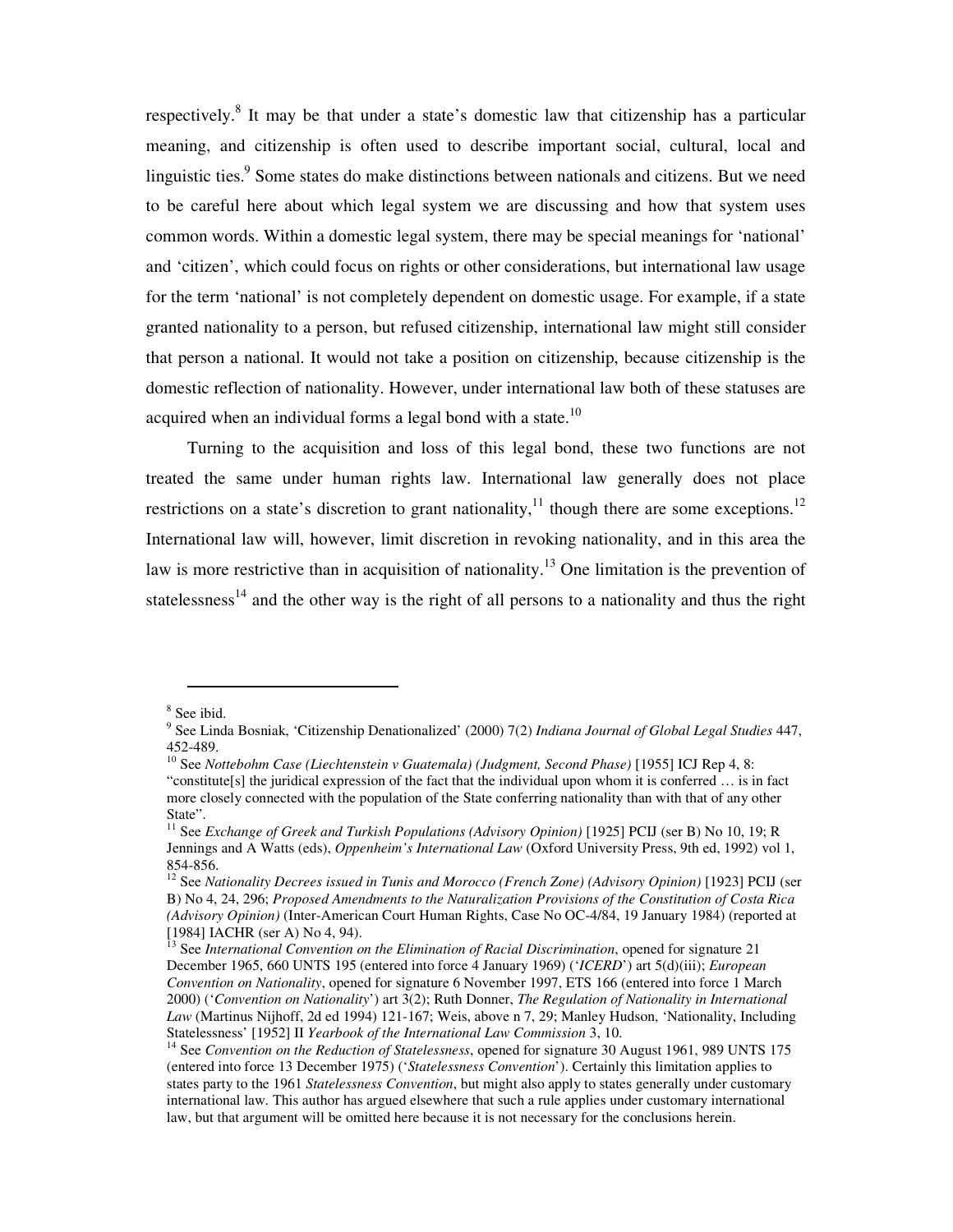against the arbitrary or discriminatory removal of nationality.<sup>15</sup> Looking specifically at the prohibition on arbitrary revocation of nationality, this prohibition is both procedural and substantive.<sup>16</sup> Procedurally, the revocation must have a legal basis<sup>17</sup> and provide for a proper judicial process.<sup>18</sup> Substantively, the revocation must be reasonable,<sup>19</sup> in the sense that it has a legitimate aim, is proportionate, and is not inappropriate, unjust, illegitimate or unpredictable.<sup>20</sup> The Court of Justice of the European Union ('CJEU') has recognised the restriction on arbitrary revocation of nationality as a "general principle of international law",<sup>21</sup> although it is unclear whether the CJEU only views the procedural protection or also the substantive protection as a part of that principle. There are a variety of possible grounds for revocation of nationality that are considered arbitrary and/or discriminatory, such as race, gender, religion, etc.<sup>22</sup> The *European Convention on Nationality* takes a different approach,

l,

<sup>15</sup> See, eg, *Universal Declaration of Human Rights*, UN Doc A/810 (10 December 1948) arts 13(2) and 15(2); *International Covenant on Civil and Political Rights*, opened for signature 16 December 1966 999 UNTS 171 (entered into force 23 March 1976) arts 12(4); *American Convention on Human Rights*, opened for signature 22 November 1969, 1144 UNTS 123 (entered into force 18 July 1978); *Convention on Nationality*; *African Charter on Human and Peoples' Rights*, opened for signature 27 June 1981, 1520 UNTS 363 (entered into force 21 October 1986) art 12(2); *Eritrea v Ethiopia, Claims Commission, Partial Award: Civilian Claims: Eritrea's Claims 15, 16, 23 and 27–32* (Permanent Court of Arbitration, 17 December 2004); Human Rights Council Resolution 32/5, *Human rights and arbitrary deprivation of nationality*, UN Doc A/HRC/32/L.8 (30 June 2016); *Yean and Bosico Children v Dominican Republic (Judgment)* (Inter-American Court Human Rights, 8 September 2005).

<sup>16</sup> See UN Doc A/HRC/25/28 (19 December 2013) [40]; Human Rights Council, *Arbitrary deprivation of nationality: report of the Secretary-General*, UN Doc A/HRC/10/34 (26 January 2009) [49].

<sup>17</sup> See *Convention on Nationality*, art 7; *Explanatory Report to the European Convention on Nationality* <https://rm.coe.int/CoERMPublicCommonSearchServices/DisplayDCTMContent?documentId=0900001680 0ccde7> [36], providing that denaturalisation must be foreseeable, proportional and provided in law; *Ivcher Bronstein v Peru (Judgment)* (Inter-American Court Human Rights, 6 February 2001) [95].

<sup>18</sup> See UN Doc A/HRC/13/34 (14 December 2009) [43]-[46], UN Doc A/HRC/25/28 (19 December 2013) [40] International Law Commission, 'Draft Articles on Nationality of Natural Persons in relation to the Succession of States, with commentaries' [1999] II(2) *Yearbook International Law Commission* 38 art 17; Human Rights Committee, *General Comment No 27: Article 12 (Freedom of Movement)*, UN Doc CCPR/C/21/Rev.1/Add.9 (2 November 1999).

<sup>19</sup> See *Case Concerning Elettronica Sicula S.p.A. (ELSI) (United States v Italy) (Judgment)* [1989] ICJ Rep 65, [128] (citing *Asylum Case (Colombia v Peru) (Judgment)* [1950] ICJ Rep 284): "Arbitrariness is not so much something opposed to a rule of law, as something opposed to the rule of law"; *Eritrea v Ethiopia, Claims Commission, Partial Award: Civilian Claims: Eritrea's Claims 15, 16, 23 and 27–32* (Permanent Court of Arbitration, 17 December 2004); Human Rights Committee, *General Comment No 27: Article 12 (Freedom of Movement)*, UN Doc CCPR/C/21/Rev.1/Add.9 (2 November 1999) [21]. See also *Stewart v Canada* (Human Rights Committee, Communication No 538/1993) UN Doc CCPR/C/58/D/538/1993 (16 December 1996) Individual Opinion of Evatt and Medina Quiroga with Dissent of Aguilar Urbina [8]. <sup>20</sup> See *Van Alphen v Netherlands*, (Human Rights Committee, Communication No 305/1988) UN Doc CCPR/C/39/D/305/1988 (23 July 1990) [5](8); *A v Australia*, (Human Rights Committee, Communication No 560/1993) UN Doc CCPR/C/59/D/560/1993 (30 April 1997) [9](2); Human Rights Committee, *General Comment No 27: Article 12 (Freedom of Movement)*, UN Doc CCPR/C/21/Rev.1/Add.9 (2 November 1999).

<sup>21</sup> See *Rottman v Freistaat Bayern* (C-135/08*)* [2010] ECR I-01449, [53].

<sup>22</sup> See *Statelessness Convention*, art 8; *ICERD*, art 5; UN Human Rights Council Resolution 20/5, *Human rights and arbitrary deprivation of nationality*, UN Doc A/HRC/RES/20/5 (16 July 2012); UN Human Rights Council Resolution 7/10, *Human rights and arbitrary deprivation of nationality* (27 March 2008);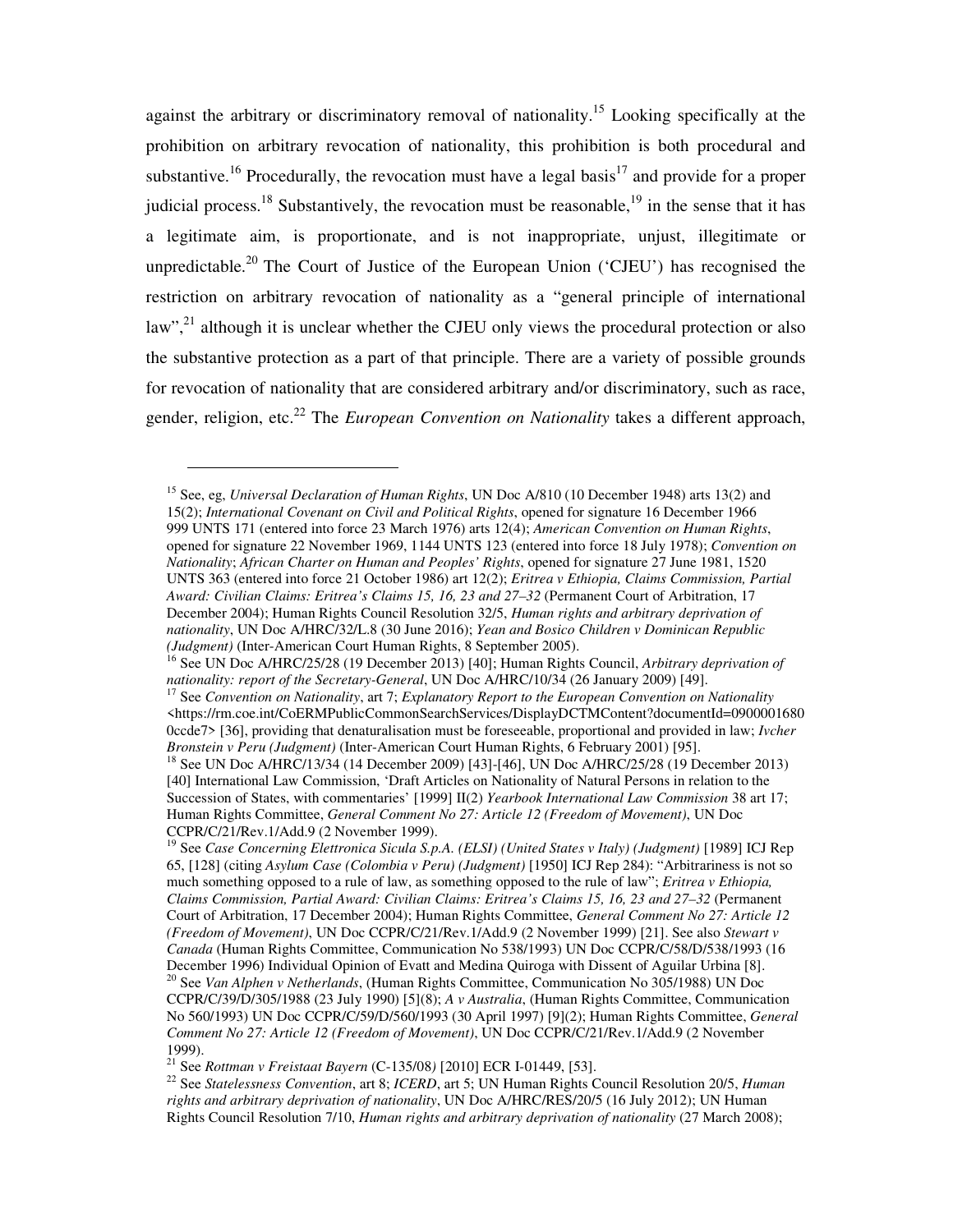identifying several examples of nationality revocation that are reasonable: voluntary acquisition of another nationality; acquisition of the nationality by fraud or deception; voluntary service in a foreign military force; conduct seriously prejudicial to the vital interests of the state; lack of a genuine link between the state and a national habitually residing abroad; or failure of a child to fulfill preconditions established by law.<sup>23</sup> All other grounds are unreasonable. $^{24}$ 

## **3 EU Citizenship as a Legal Bond Sufficient to Trigger International Law**

EU 'citizenship' is highly unusual,<sup>25</sup> with some scholars considering it as a new legal category of post-national citizenship,<sup>26</sup> or a citizenship beyond the state.<sup>27</sup> The only other citizenship of comparable form is ECOWAS 'Community citizenship'.<sup>28</sup> EU citizenship was created by the *Treaties on European Union*<sup>29</sup> and bolstered in the *European Union Charter of Fundamental Rights*,<sup>30</sup> and in Council Directive 2004/38/EC.<sup>31</sup> From the very beginning, it was difficult to find consensus on what EU citizenship really meant. In the 1992 *TEU*, article 8(1) stated that "[c]itizenship of the Union is hereby established. Every person holding the

l

UNGA, *Draft international declaration of human rights*, UN Doc A/C.3/SR.123 352 (5 November 1948) (Eleanor Roosevelt: "individuals should not be subjected to action such as was taken during the Nazi regime in Germany when thousands had been stripped of their nationality by arbitrary government action"). <sup>23</sup> See *Convention on Nationality*, arts 5(1) and 7(3).

 $24$  See ibid.

<sup>&</sup>lt;sup>25</sup> See J Shaw, *The Transformation of Citizenship in the European Union* (Cambridge University Press, 2007); Theodora Kostakopoulou, *Citizenship, Identity and Immigration in the European Union* (Manchester University Press, 2001); E Spaventa, 'Seeing the Wood Despite the Trees? On the Scope of Union Citizenship and its Constitutional Effects' (2008) 45(1) *Common Market Law Review* 13; A Cygan and E Szyszczak, 'Recent Developments in EU Citizenship and Fundamental Rights' (2006) 55 *International and Comparative Law Quarterly* 977.

<sup>26</sup> See Christian Joppke, *Citizenship and Immigration* (Polity, 2010) 164.

<sup>&</sup>lt;sup>27</sup> See Dimitry Kochenov, 'The Essence of EU Citizenship Emerging from the Last Ten Years of Academic Debate: Beyond the Cherry Blossoms and the Moon?' (2013) 62 *International and Comparative Law Quarterly* 97; U K Preuß, 'Problems of a Concept of European Citizenship' (1995) 1 *European Law Journal*  271; R Aron, 'Is Multinational Citizenship Possible?' (1974) 41 *Social Research* 638.

<sup>28</sup> *Revised Treaty of the Economic Community of West African State*s, opened for signature 24 July 1993, 2372 UNTS 233 (entered into force 23 August 1995) art 1: "'Community citizen or citizens' means any national(s) of Member States who satisfy the conditions stipulated in the Protocol defining Community citizenship …"); ECOWAS, *Protocol A/P.3/5/82 relating to the definition of community citizen*, ECOWAS Doc A/P.3/5/82 (29 May 1982) art 1: "A citizen of the Community is: …".

<sup>&</sup>lt;sup>29</sup> See *Treaty on European Union*, opened for signature 7 February 1992, [1992] OJ C 191/1 (entered into force 1 November 1993) art 8(1); *Treaty of Amsterdam Amending the Treaty on European Union, the Treaties Establishing the European Communities and Certain Related Acts*, opened for signature 2 October 1997, [1997] OJ C 340/1 (entered into force 1 May 1999) ('*Treaty of Amsterdam*') art 17(1); *Treaty on the Functioning of the European Union (Consolidated version)*, opened for signature 25 March 1957, OJ C 326/47 (entered into force 1 January 1958) art 20.

<sup>&</sup>lt;sup>30</sup> See *Charter of Fundamental Rights of the European Union*, opened for signature 12 December 2007, OJ C 326 (1 December 2009).

<sup>&</sup>lt;sup>31</sup> See *Directive 2004/38/EC of the European Parliament and of the Council of 29 April 2004 on the right of citizens of the Union and their family members to move and reside freely within the territory of the Member States* [2004] OJ L 158/77.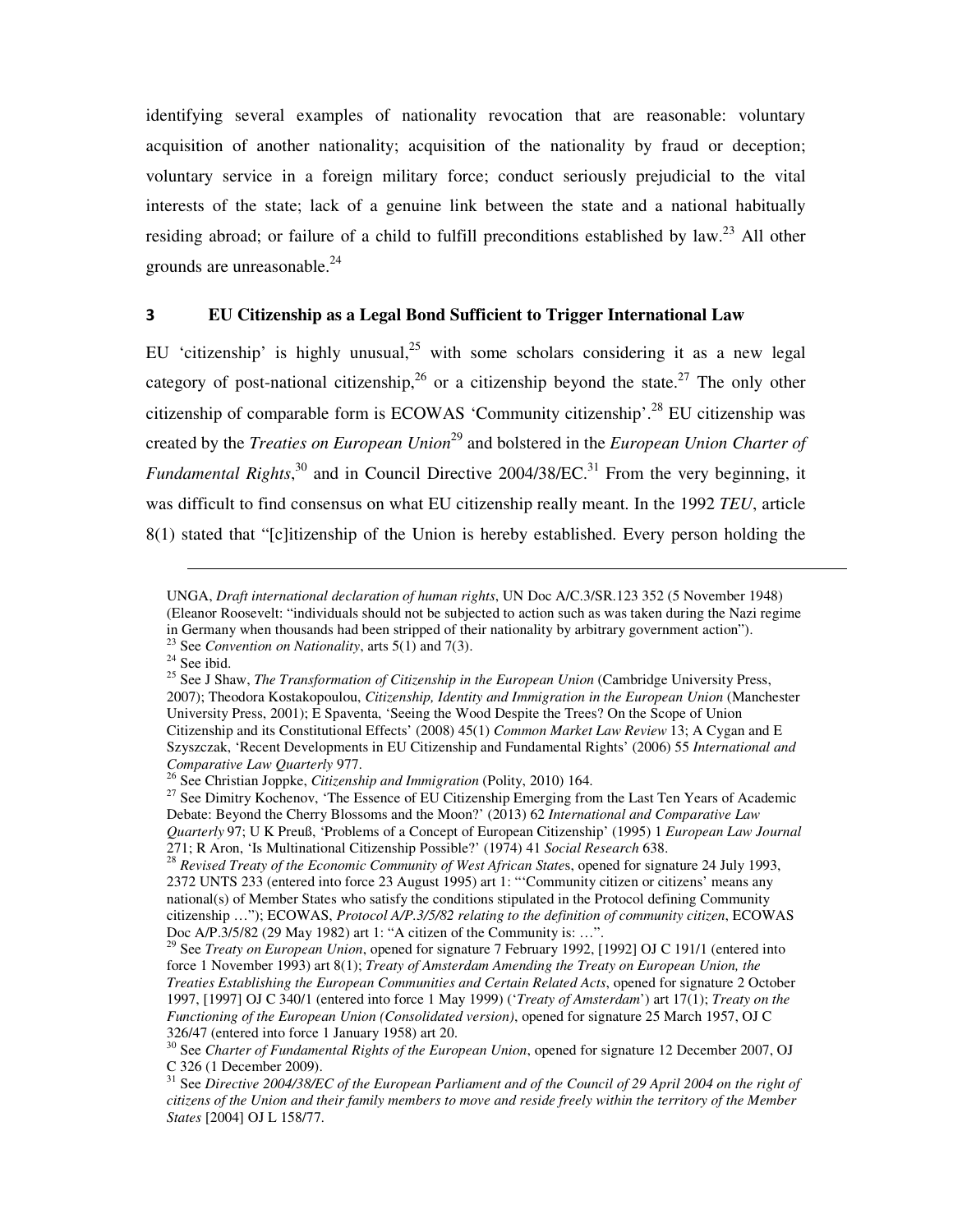nationality of a member States shall be a citizen of the Union".<sup>32</sup> In 1997, the *Treaty of Amsterdam*, article 17, observed that "[c]itizenship of the Union shall complement and not replace national citizenship".<sup>33</sup> Most recently, the 2012 *TFEU* restates the above as: "[e]very person holding the nationality of a Member States shall be a citizen of the Union. Citizenship of the Union shall be additional to and not replace national citizenship".<sup>34</sup> The drafters of the EU treaties could easily have substituted the term 'participant' or 'beneficiary', or any number of alternatives to 'citizenship'. The provision in the EU treaties granting EU 'citizenship' also refers to member state 'nationality', using different terms in English,  $35$ suggesting that different meanings were intended. Certainly, EU citizenship was understood to be something additional to member state nationality,  $36$  meaning it granted certain persons an additional status. In fact, it has been described as a form of "dual citizenship".<sup>37</sup>

Rather than only consulting the English text, we should also look at the other languages, after all the EU treaties are equally authentic in the other languages of the EU member states.<sup>38</sup> Member state terminology on 'nationality' and 'citizenship' varies widely including in the way those terms were used in the various linguistic versions of the EU treaties.<sup>39</sup> Some states make a distinction between citizenship and nationality, but only use the second term for ethnicity, not for the legal bond with the state.<sup>40</sup> Other states make the

l

<sup>32</sup> See *Treaty on European Unio*n, art 8(1).

<sup>33</sup> *Treaty of Amsterdam*, art 17(1).

<sup>34</sup> *Treaty on the Functioning of the European Union (Consolidated version)*, art 20.

<sup>35</sup> See *Treaty on the Functioning of the European Union (Consolidated version)*, art 20(1) (ex art 17 *TEC*): "Citizenship of the Union is hereby established. Every person holding the nationality of a member state shall be a citizen of the Union").

<sup>36</sup> See *Treaty on the Functioning of the European Union (Consolidated version)*, art 20(1) (ex art 17 *TEC*): "Citizenship of the Union shall be additional to and not replace national citizenship"; European Council Decision concerning certain problems raised by Denmark on the Treaty of European Union*, Denmark and the Treaty on European Union,* OJ C 348 1 (31 December 1992), Annex 3, section A 'Citizenship'; Annette Schrauwen, 'European Union Citizenship in the Treaty of Lisbon: Any Change at All?' (2008) 15(1) *Maastricht Journal of European and Comparative Law* 55.

<sup>37</sup> See Secretariat of the European Convention, *Treaty Establishing a Constitution for Europe*, EU Doc CONV 369/02 (28 October 2002) art 5: "This article establishes and defines Union citizenship: every citizen of a Member State is a citizen of the Union; enjoys dual citizenship, national citizenship and European citizenship; and is free to use either, as he or she chooses; with the rights and duties attaching to each". <sup>38</sup> See *Treaty on the Functioning of the European Union (Consolidated version)*, art 55(1) (ex art 53 *TEU*):

<sup>&</sup>quot;This Treaty, drawn up in a single original in the Bulgarian, Czech, Danish, Dutch, English, Estonian, Finnish, French, German, Greek, Hungarian, Irish, Italian, Latvian, Lithuanian, Maltese, Polish, Portuguese, Romanian, Slovak, Slovenian, Spanish and Swedish languages, the texts in each of these languages being equally authentic, shall be deposited in the archives of the Government of the Italian Republic, which will transmit a certified copy to each of the governments of the other signatory States".

<sup>39</sup> See Gerard-René de Groot, *Towards a European Nationality Law* (2004) (8)3 *Electronic Journal of Comparative Law*; Global Citizenship Observatory ('GLOBALCIT'), *Citizenship* <http://globalcit.eu/glossary\_citizenship\_nationality/>.

<sup>40</sup> See de Groot, above n 39; Global Citizenship Observatory ('GLOBALCIT'), *Citizenship or Nationality? Austria* <http://globalcit.eu/glossary\_citizenship\_nationality/>; Global Citizenship Observatory ('GLOBALCIT'), *Citizenship or Nationality? Slovak Republic* <http://eudo-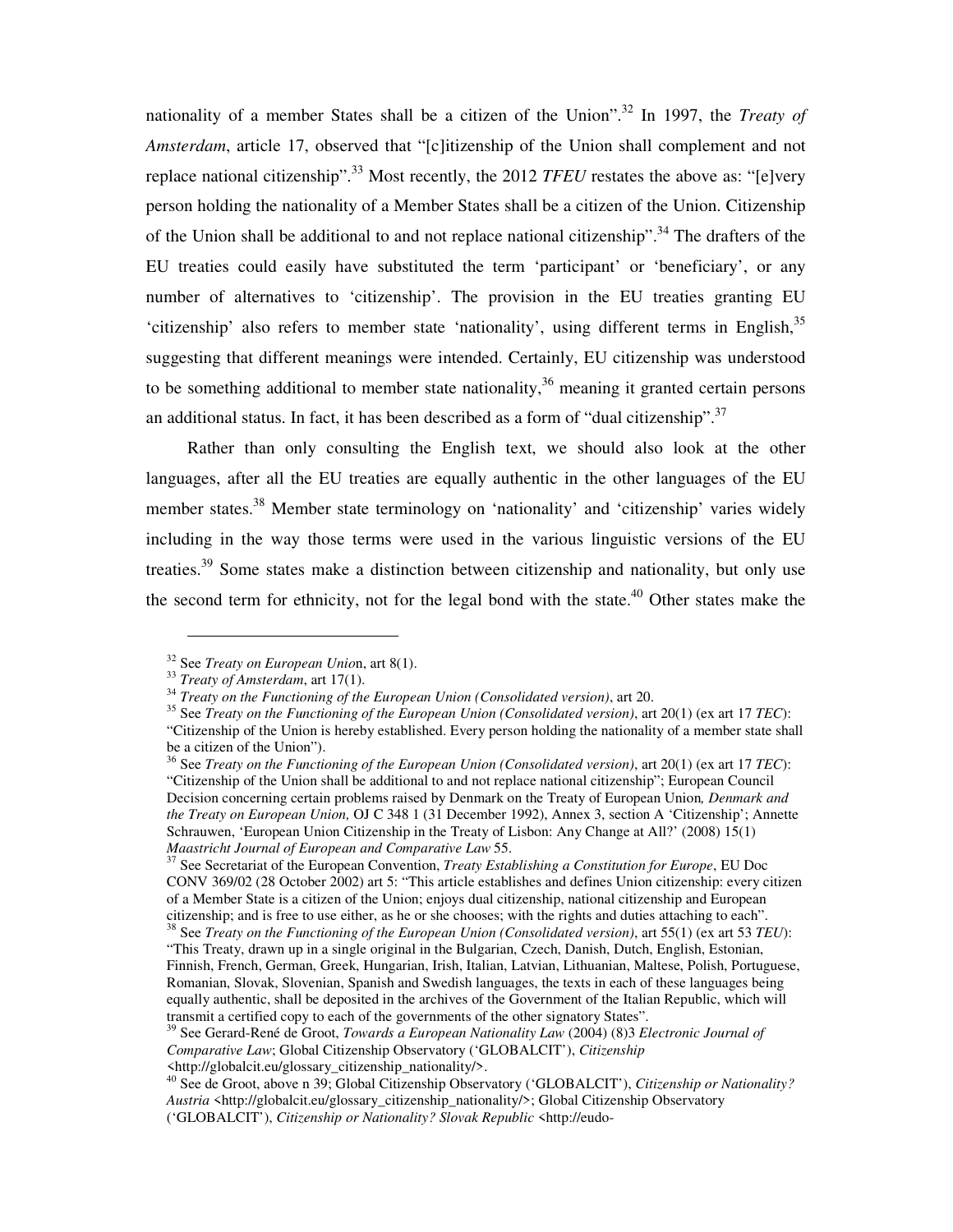distinction only to differentiate the legal bond with the state (nationality) from the rights and duties of nationals (citizenship).<sup>41</sup> Other states make no distinction at all,<sup>42</sup> or at least do not make the distinction in their language versions of the EU treaties,  $43$  which is perhaps very indicative that they intended the meaning of member state nationality and EU citizenship to be the same type of status. If a linguistic version makes a minor distinction between citizenship for EU purposes and member state nationality, the words used often rely on the same root word and concept.<sup>44</sup> For its part, the European Commission acknowledges that the two terms are difficult to define and distinguish.<sup>45</sup> Thus, only reading the text, there is no linguistic consensus that two different meanings for 'nationality' and 'citizenship' were intended in the EU treaties, or if two meanings were intended, what the distinction was intended to be.

Beyond the inherent linguistic meanings, the question of the legal value of EU citizenship was discussed during initial negotiation and drafting, but it is still not entirely clear which meaning the member states intended as the final result. Only one state clearly argued that the two terms of 'nationality' and 'citizenship' did not bear the same meaning. Denmark entered a unilateral declaration at the Council Meeting in Edinburgh that "[n]othing in the *Treaty on European Union* implies or foresees an undertaking to create a citizenship of

citizenship.eu/databases/citizenship-glossary/terminology> (observing that in the Slovak language a distinction is made between 'citizenship' (*občianstvo*) and 'nationality' (*národnosť*), with the latter being purely an ethnic term).

<sup>41</sup> See Global Citizenship Observatory ('GLOBALCIT'), *Citizenship*

<sup>&</sup>lt;http://globalcit.eu/glossary\_citizenship\_nationality/>: "Citizenship is generally used as a synonym for nationality … Where citizenship is used in a meaning that is different from nationality it refers to the legal rights and duties of individuals attached to nationality under domestic law".

<sup>42</sup> See Global Citizenship Observatory ('GLOBALCIT'), *Citizenship*: *Malta*

<sup>&</sup>lt;http://globalcit.eu/glossary\_citizenship\_nationality/> (observing that in the Maltese language only the term 'citizenship' is used; 'nationality' is not used); ibid at *Finland* (similarly observing that in the Finnish language only the term 'citizenship' (*kansalaisuus*) is used for both 'citizenship' and 'nationality'); ibid at *Poland* (similarly observing that in the Polish language only the term 'citizenship' (*obywatelstwo*) is used for both). But see ibid at *Ireland* (noting the unusual split but always used together term 'nationality and citizenship' (*náisiúntacht agus saoránacht*)); ibid at *Spain* (noting the unique usage of 'nationalities' of Spain (*nacionalidades*) in the *Constitution*).

See de Groot, above n 39, observing that both the Italian and Danish texts of the Maastricht Treaty used the same term for both 'citizenship' and 'nationality' (*cittadinanza* and *borgerskab*, respectively), but see *Conclusions of the Presidency Edinburgh* (12 December 1992) Annex 3, Unilateral Declaration of Denmark,.

<sup>44</sup> See de Groot, above n 39, noting that the following versions of the *Maastricht Treaty* used the same root word for both 'nationality' and 'citizenship': Estonian (*kdanik – kodakondsus*), Hungarian (*polgarsag – allampolgarsagot*), Latvian (*pilsonis – pilsoniba*), Lithuanian (*pilietybe - Sajungos pilietybie*); Maltese (*cittadinanza - cittadinanza ta'l-Unjoni*), Polish (*obywatelstwa – obywatelstwo*), Slovak (*statnemu obcianstvu - obcianstvo únie*), and Swedish (*medborgare i en medlemsstat* – *unionsmedborgare*).

<sup>45</sup> See Commission of the European Communities, *Third Report from the Commission on Citizenship of the Union*, EU Doc COM(2001)506 (7 September 2001).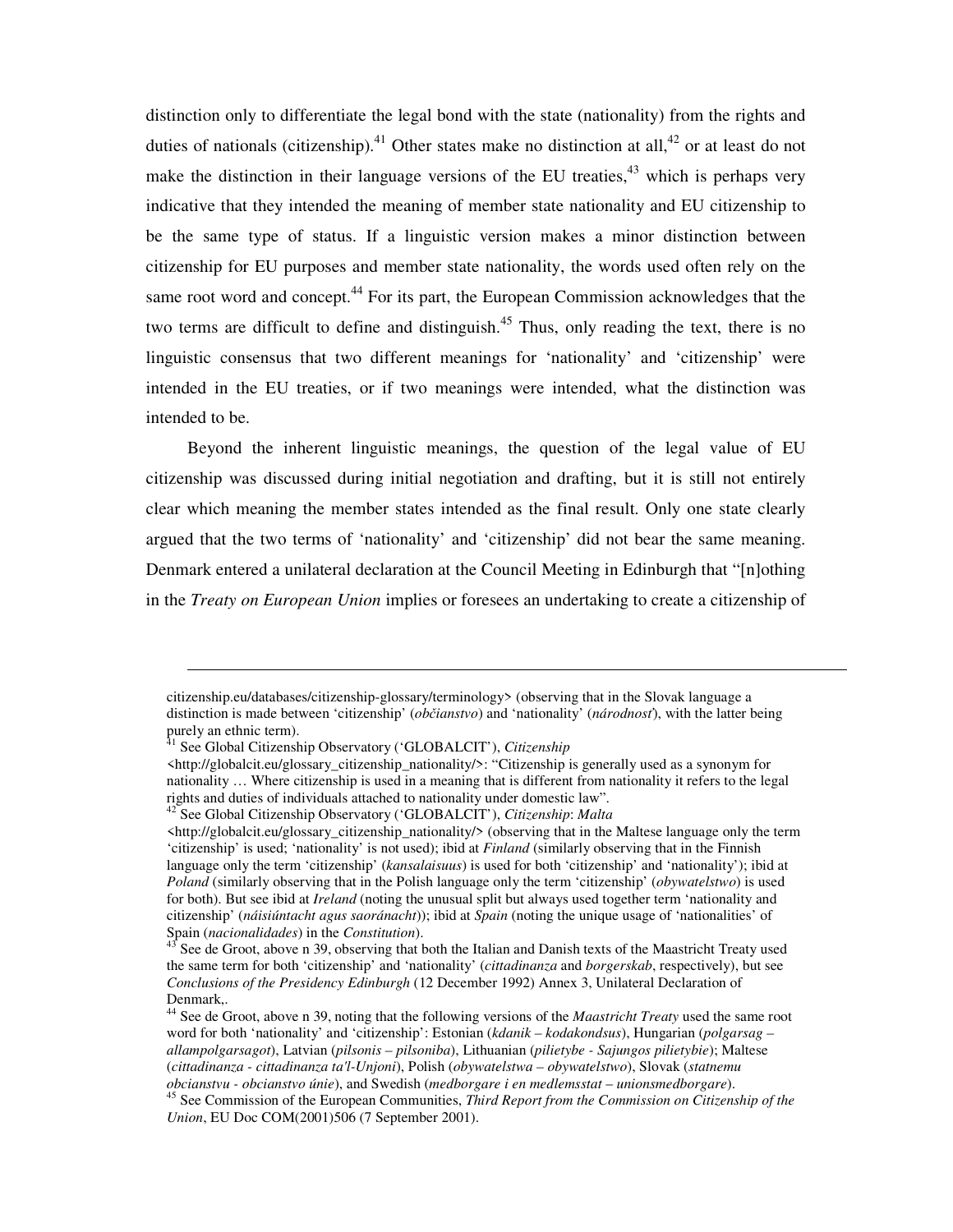the Union in the sense of citizenship of a nation-state".<sup>46</sup> This clarification is important because Denmark used the same term for both member state nationality and EU citizenship (*borgerskab*). Denmark continued by stating that "[c]itizenship of the Union is a political and legal concept which is entirely different from the concept of citizenship within the meaning of the *Constitution of the Kingdom of Denmark* and of the Danish legal system".<sup>47</sup> Denmark's precise vision on EU citizenship is not completely clear from this communication. Denmark contrasted EU 'citizenship' with Danish 'citizenship' by arguing that EU citizenship was a "political and legal concept", but of course so is Danish citizenship, and that this "political and legal concept" was "entirely different" from citizenship under Danish law, but then it does not go on to explain what citizenship means under Danish law and how it is not a "political and legal concept". The better reading of the Danish submission is simply a confirmation that Danish nationality as a political and legal status was not being abolished and replaced. In any event, even if the declaration had any legal effects, those might be confined to only Denmark. The European Council reacted to this communication with the decision to simply affirm that EU citizenship does "not in any way take the place of national citizenship", $48$  but did not adopt the precise language of Denmark. This declaration was the ideal opportunity for the other member states to affirm that citizenship and nationality in the EU treaties were different concepts and yet the member states did not. Thus, the statement of this one state does not clarify the meaning in the EU treaty text and we might even go so far as to understand the remaining EU member states as rejecting the submission. Again, it is still at least arguable that 'citizenship' and 'nationality' were intended to mean the same legal status.

Denmark is correct, however, in that the EU is quite clearly not a state and the default understanding of 'nationality' is that it describes a legal bond with a state.<sup>49</sup> As a supranational, international organization of a very unusual type, EU citizenship cannot be nationality in the sense that we ordinarily understand that term in international law. Of course, following that same line of reasoning, EU citizenship could also not be a citizenship

<sup>46</sup> See *Conclusions of the Presidency Edinburgh* (12 December 1992) Annex 3, Unilateral Declaration of Denmark,.

 $47$  See European Council Decision concerning certain problems raised by Denmark on the Treaty of European Union*, Denmark and the Treaty on European Union,* OJ C 348 1 (31 December 1992), Annex 3, [1].

<sup>&</sup>lt;sup>48</sup> See ibid section A 'Citizenship'.

<sup>49</sup> See G Close, 'Definitions of Citizenship' in J P Gardner (ed), *Hallmarks of Citizenship: A Green Paper* (British Institute of International and Comparative Law, 1994) 6; H U J d'Oliveira, *Review of the Medullary Case* (1993) 30 *Common Market Law Review* 632.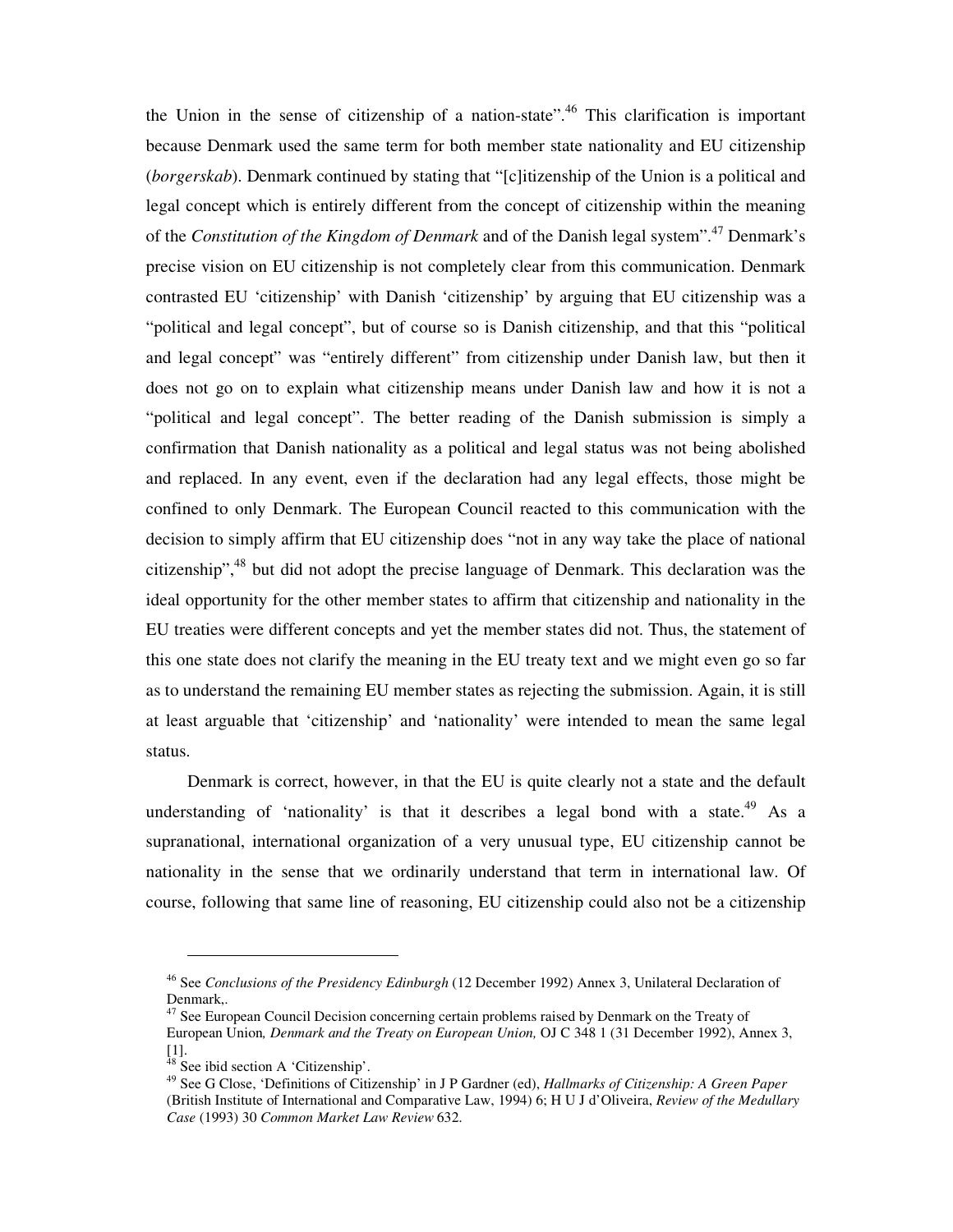either, because that status is also exclusively for a legal bond with a state. And in any event, it is unclear whether international law would really prohibit states from creating a nationality that was truly trans-national. Whether non-EU states would hesitate to consider EU citizenship a nationality does not exclude that the EU member states adopted a new understanding in their mutual relations. Setting aside arguments that the EU is effectively a state,<sup>50</sup> the EU has at times enjoyed state-like features,<sup>51</sup> such as having "Union territory",<sup>52</sup> conducting foreign relations,<sup>53</sup> rights of diplomatic or consular protection,<sup>54</sup> or in generally applying a constitutional perspective to its founding treaties.<sup>55</sup> In its relations with its citizens, the EU provides for voting both for European Parliament elections and local municipal elections.<sup>56</sup> It would not be so exceptional to understand that one of the state-like aspects of the EU is to form a state-like legal bond directly with individuals, substantively comparable to nationality.

The various organs of the EU have affirmed this view and pursued a policy of treating EU citizenship as a distinct status, in fact as "the fundamental status".  $57$  Directive

 $\overline{a}$ 

<sup>50</sup> See *Kramer et al* (Joined Cases 3, 7, 6/76) [1976] ECR 1976-01279; E Stein, 'External Relations of the European Community' in (1990) 1(1) *Collected Courses of the Academy of European Law* 144; F Mancini, 'Europe: the Case for Statehood' (1998) 4 *European Law Journal* 29, 39-42. The Union does have exclusive competence to enter into international commitments to the exclusion of the member states where this authority flows even by implication from measures adopted by the committee institutions.

<sup>&</sup>lt;sup>51</sup> See Teija Tiilikainen, 'To be or not to be? An Analysis of the Legal and Political Elements of Statehood in the EU's External Identity' (2001) 6(2) *European Foreign Affairs Review* 223, 228.

<sup>52</sup> See *Murat Dereci et al v Bundesministerium für Inneres* (Case C-256/11) [2011] ECR 2011-00000, [66]: "the territory of the Union as a whole".

<sup>53</sup> See *Treaty on European Union*, opened for signature 7 February 1992, [1992] OJ C 191/1 (entered into force 1 November 1993) arts 14(1), (3), 16(3), 17(2); Ivor Roberts (ed), *Satow's Diplomatic Practice* 399 (Oxford University Press, 6th ed, 2009); Ben Rosamond, 'Conceptualizing the EU Model of Governance in World Politics' (2005) 10(4) *European Foreign Affairs Review* 463, 465.

<sup>54</sup> See *Treaty on the Functioning of the European Union (Consolidated version)*, opened for signature 25 March 1957, OJ C 326/47 (entered into force 1 January 1958) art 20(2)(c) (ex art 17 *TEC*): "Citizens of the Union shall enjoy … the right to enjoy, in the territory of a third country in which the Member State of which they are nationals is not represented, the protection of the diplomatic and consular authorities of any Member State on the same conditions as the nationals of that State"); art 23 (ex art 20 *TEC*); *Charter of Fundamental Rights of the European Union*, opened for signature 12 December 2007, OJ C 326 (1 December 2009) art 46.

<sup>55</sup> See *NV Algemene Transport- en Expeditie Onderneming van Gend & Loos v Netherlands Inland Revenue Administration* (C-26-62) [1963] ECR 1: the EU is "a new legal order of international law for the benefit of which the States have limited their sovereign rights".

<sup>56</sup> See *Treaty on the Functioning of the European Union (Consolidated version)*, opened for signature 25 March 1957, OJ C 326/47 (entered into force 1 January 1958) art 20(2)(b) (ex art 17 *TEC*): "Citizens of the Union shall enjoy the ... the right to vote and to stand as candidates in elections to the European Parliament and in municipal elections in their Member State of residence, under the same conditions as nationals of that State"; art 22; *Charter of Fundamental Rights of the European Union*, opened for signature 12 December 2007, OJ C 326 (1 December 2009) art 12.

<sup>57</sup> See *Marín v Admin del Estado* (European Court of Justice, C-165/14, 13 September 2016) (Opinion of the Advocate General Szpunar) [107]-[110] and *Secretary of State for the Home Department v CS* (European Court of Justice, C-304-14, 13 September 2016); *Martens v Minister van Onderwijs, Cultuur en Wetenschap* (European Court of Justice, C-359/13, 26 February 2015) [21*]*; *Laurence Prinz v Region Hannover* and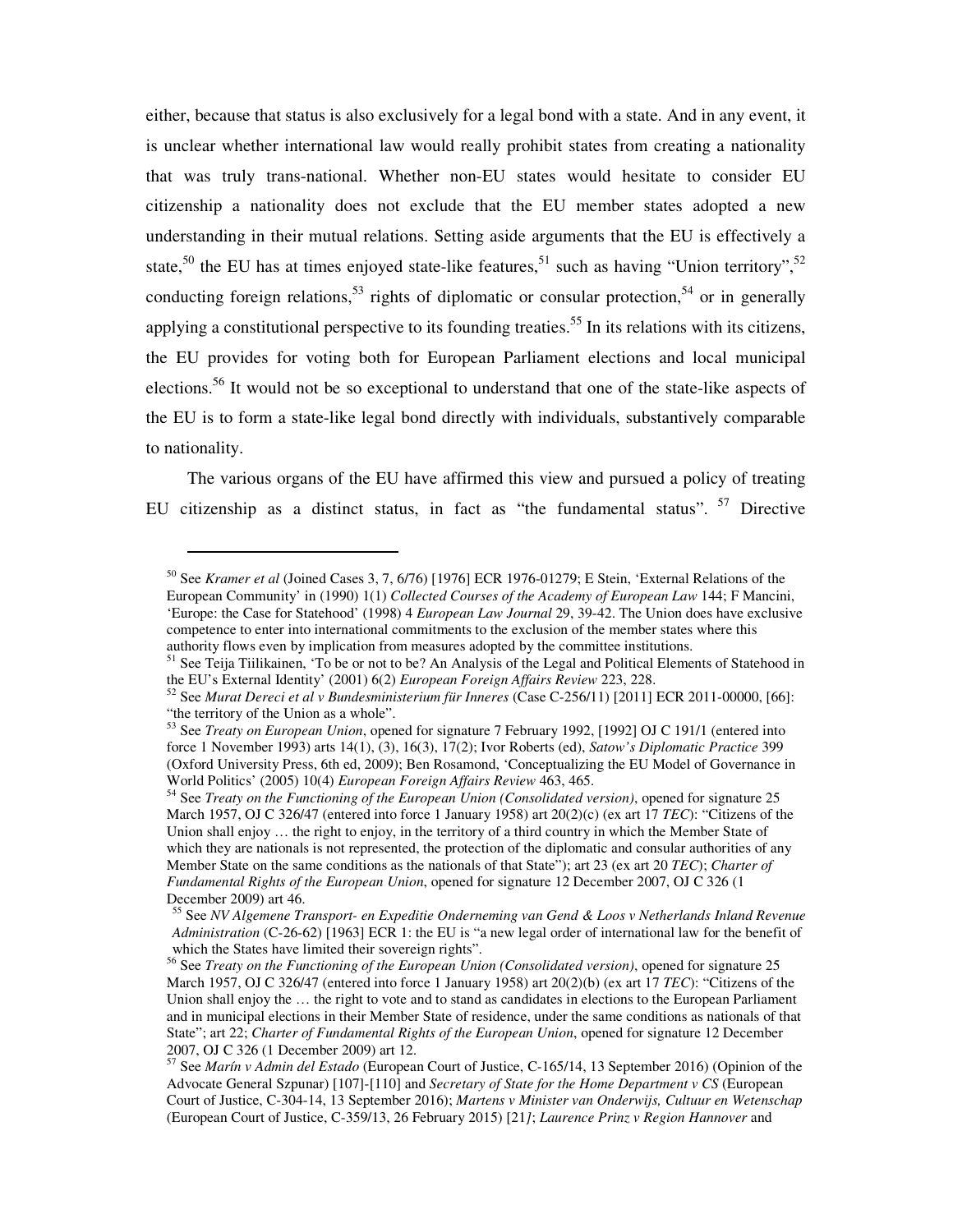2004/38/EC on the right of citizens of the Union and their family members to move and reside freely within the territory of the member states observes that "Union citizenship should be the fundamental status of nationals of the Member States when they exercise their right of free movement and residence".<sup>58</sup> The Court of Justice has also held that EU citizenship was not merely the bundle of economic rights granted under the *Treaties on European Union*, 59 but a status,<sup>60</sup> expressive of a social role in the Union.<sup>61</sup> This is language perhaps deliberately reminding us of *Nottebohm's* "genuine link" criterion.<sup>62</sup> The Court has also used similar language as Directive 2004/38/EC when it concluded that EU citizenship "is destined to be the fundamental status of nationals of the Member States".<sup>63</sup> Thus, EU citizenship is a

*Philipp Seeberger v Studentenwerk Heidelberg* (European Court of Justice, C-523/11 and C-585/11, 18 July 2013) [24]; *Murat Dereci et al v Bundesministerium für Inneres* (Case C-256/11) [2011] ECR 2011-00000; *Rottman v Freistaat Bayern* (C-135/08*)* [2010] ECR I-01449, [43]; *Heinz Huber v Bundesrepublik Deutschland* (C-524/06) OJ C 44, [69]; *Commission of the European Communities v Kingdom of the Netherlands* (European Court of Justice, C-50/06, 7 June 2007) [32]; *Kingdom of Spain v United Kingdom of Great Britain and Northern Ireland* (C-145/04) [2006] ECR I-07917, [74]; *Bidar v London Borough of Ealing and Secretary of State for Education and Skills* (C-209/03) [2005] ECR I-02119, [31]; *Commission of the European Communities v Republic of Austria* (C-147/03) [2005] ECR I-05969, [45]; *Schempp v Finanzamt München V* (C-403/03) [2005] ECR I-06421, [15]; *Pusa v Osuuspankkien Keskinäinen Vakuutusyhtiö* (C-224/02) [2004] ECR I-05763, [16]; *Zhu and Chen v Secretary of State for the Home Department* (C-200/02) [2004] ECR I-09925, [25]; *Avello v Belgian State* (C-148/02) [2003] ECR I-11613, [22]; *Orfanopoulos and Ors* and *Oliveri v Land Baden-Württemberg* (C-482/01, C-493/01) [2004] ECR I-05257, [65]; *Baumbast and R v Secretary of State for the Home Department* (C-413/99) [2002] ECR I-07091, [82]; *D'Hoop v Office national de l'emploi* (C-224/98) [2002] ECR I-06191, [28]; *Grzelczyk v Centre public d'aide sociale d'Ottignies-Louvain-la-Neuve* (C-184/99) [2001] ECR I-06193, [31]-[33]; *Criminal proceedings against Horst Otto Bickel and Ulrich Franz* (C-274/96) [1998] ECR I-07637, [15]-[16]. <sup>58</sup> See *Directive 2004/38/EC of the European Parliament and of the Council of 29 April 2004 on the right of citizens of the Union and their family members to move and reside freely within the territory of the Member States* [2004] OJ L 158/77, preamble [3]; *Avello v Belgian State* (C-148/02) [2003] ECR I-11613; *D'Hoop v Office national de l'emploi* (C-224/98) [2002] ECR I-06191; *Bidar v London Borough of Ealing and Secretary of State for Education and Skills* (C-209/03) [2005] ECR I-02119; *Schempp v Finanzamt München V* (C-403/03) [2005] ECR I-06421; *Tas-Hagen and Tas v Raadskamer WUBO van de Pensioen- en Uitkeringsraad* (C-192/05) [2006] ECR I-10451; S O'Leary, *The Evolving Concept of Community Citizenship: From the Free Movement of Persons to Union Citizenship* (Kluwer Law, 1996). <sup>59</sup> See *D'Hoop v Office national de l'emploi* (C-224/98) [2002] ECR I-06191.

<sup>60</sup> See *Martínez Sala v Freistaat Bayern* (C-85/96) [1998] ECR I-02691; *Levin v Staatssecretaris van Justitie* (53/81) [1982] ECR 01035.

<sup>61</sup> See *Kempf v Staatssecretaris van Justitie* (139/85) [1986] ECR 01741; *Luisi and Carbone v Ministero del Tesoro* (286/82, 286/83) [1984] ECR 00377; *Levin v Staatssecretaris van Justitie* (53/81) [1982] ECR 01035; P Craig and G de Búrca, *EU Law: Text, Cases and Materials* (Oxford University Press, 3rd ed, 2003) 706-711.

<sup>62</sup> *Nottebohm Case (Liechtenstein v Guatemala) (Judgment, Second Phase)* [1955] ICJ Rep 4, 8. <sup>63</sup> See *Marín v Admin del Estado* (European Court of Justice, C-165/14, 13 September 2016) (Opinion of the Advocate General Szpunar) [107]-[110] and *Secretary of State for the Home Department v CS* (European Court of Justice, C-304-14, 13 September 2016); *Martens v Minister van Onderwijs, Cultuur en Wetenschap* (European Court of Justice, C-359/13, 26 February 2015) [21]; *Laurence Prinz v Region Hannover* and *Philipp Seeberger v Studentenwerk Heidelberg* (European Court of Justice, C-523/11 and C-585/11, 18 July 2013) [24]; *Murat Dereci et al v Bundesministerium für Inneres* (Case C-256/11) [2011] ECR 2011-00000; *Rottman v Freistaat Bayern* (C-135/08*)* [2010] ECR I-01449, [43]; *Heinz Huber v Bundesrepublik Deutschland* (C-524/06) OJ C 44, [69]; *Commission of the European Communities v Kingdom of the Netherlands* (European Court of Justice, C-50/06, 7 June 2007) [32]; *Kingdom of Spain v United Kingdom of Great Britain and Northern Ireland* (C-145/04) [2006] ECR I-07917, [74]; *Bidar v London Borough of*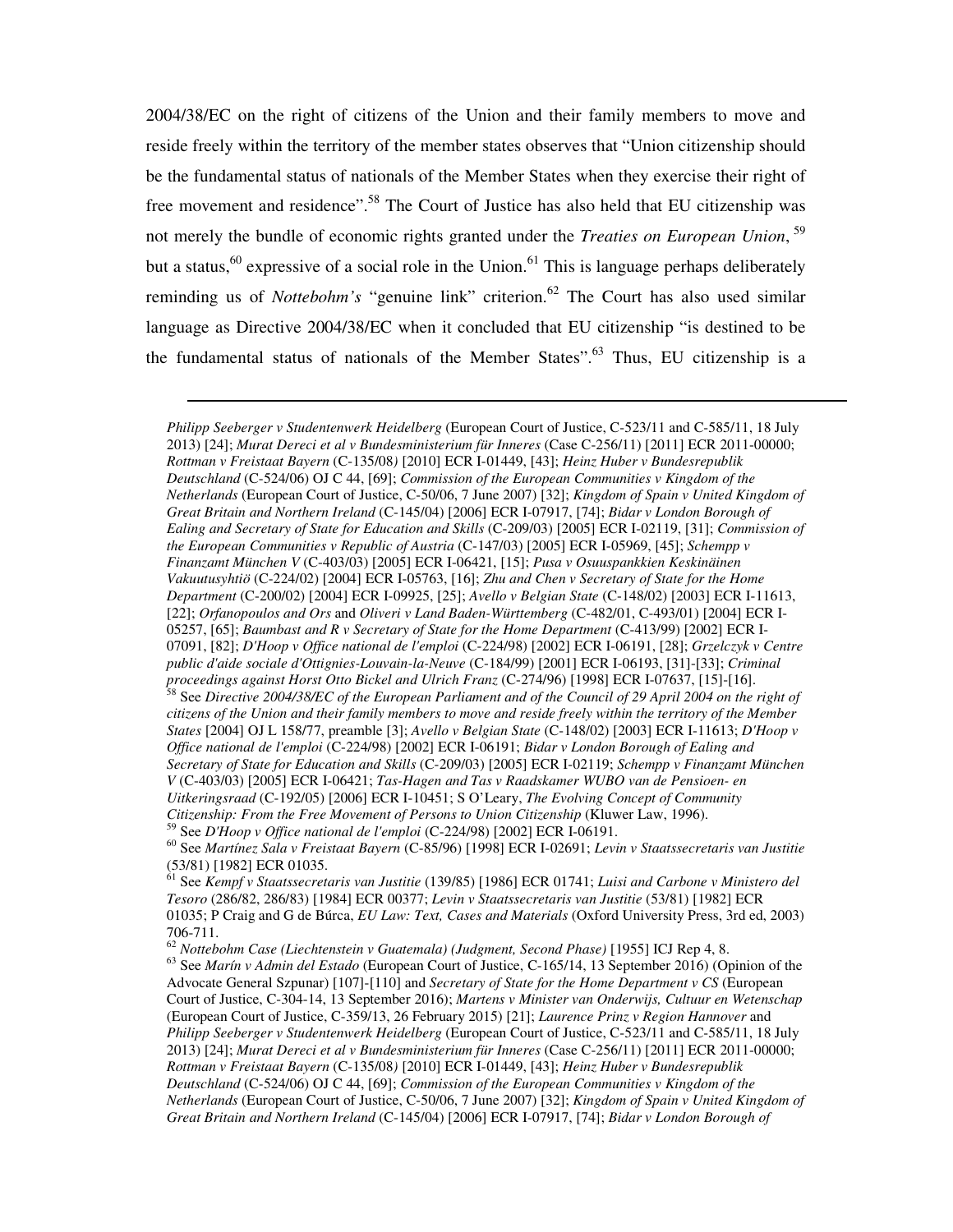distinct social and legal status putting the individual in a direct legal relationship with the  $EU<sup>64</sup>$  an independent legal order.<sup>65</sup>

EU citizenship is, however, partly dependent on member state nationality, but only for purposes of acquisition of the status. EU citizenship is acquired when a person has EU member state nationality.<sup>66</sup> Member states have a considerable say over who acquires EU citizenship. Whether a person holds EU member state nationality is to be determined primarily by the nationality laws of the member state.<sup>67</sup> Member states have a wide degree of

ı

 $67$  See European Council Decision concerning certain problems raised by Denmark on the Treaty of European Union*, Denmark and the Treaty on European Union,* OJ C 348 1 (31 December 1992), Annex 3, section A 'Citizenship'; *Micheletti and Ors v Delegación del Gobierno en Cantabria* (C-369/90) [1992] ECR I-04239; Commission of the European Communities, *Report on the Citizenship of the Union*, EU Doc COM(93)702 (21 December 1993): "wherever in the Treaty establishing the European Community reference is made to nationals of the Member States, the question whether an individual possesses the nationality of a Member State shall be settled solely by reference to the national law of the Member State concerned";

*Ealing and Secretary of State for Education and Skills* (C-209/03) [2005] ECR I-02119, [31]; *Commission of the European Communities v Republic of Austria* (C-147/03) [2005] ECR I-05969, [45]; *Schempp v Finanzamt München V* (C-403/03) [2005] ECR I-06421, [15]; *Pusa v Osuuspankkien Keskinäinen Vakuutusyhtiö* (C-224/02) [2004] ECR I-05763, [16]; *Zhu and Chen v Secretary of State for the Home Department* (C-200/02) [2004] ECR I-09925, [25]; *Avello v Belgian State* (C-148/02) [2003] ECR I-11613, [22]; *Orfanopoulos and Ors* and *Oliveri v Land Baden-Württemberg* (C-482/01, C-493/01) [2004] ECR I-05257, [65]; *Baumbast and R v Secretary of State for the Home Department* (C-413/99) [2002] ECR I-07091, [82]; *D'Hoop v Office national de l'emploi* (C-224/98) [2002] ECR I-06191, [28]; *Grzelczyk v Centre public d'aide sociale d'Ottignies-Louvain-la-Neuve* (C-184/99) [2001] ECR I-06193, [31]-[33]; *Criminal proceedings against Horst Otto Bickel and Ulrich Franz* (C-274/96) [1998] ECR I-07637, [15]-[16]. <sup>64</sup> See *Ruiz Zambrano v Office national de l'emploi* (C-34/09) [2011] ECR I-01177; *Konstantinidis v Stadt Altensteig* (C-168/91) [1993] ECR I-01191 (Opinion of the Advocate General Jacobs) [46]: "a Community national … is in addition entitled to assume that, wherever he goes to earn his living in the European Community, he will be treated in accordance with a common code of fundamental values, in particular those laid down in the *European Convention on Human Rights*. In other words, he is entitled to say '*civis europeus sum*' and to invoke that status in order to oppose any violation of his fundamental rights"; M Shaw, 'Political Rights and Multilevel Citizenship in Europe' in E Guild, K Groenendijk, and S Carrera (eds), *Illiberal Liberal States: Immigration, Citizenship and Integration in the EU* (Ashgate, 2009) 29; Dimitry Kochenov, 'The Essence of EU Citizenship Emerging from the Last Ten Years of Academic Debate: Beyond the Cherry Blossoms and the Moon?' (2013) 62 *International and Comparative Law Quarterly* 97; Henri de Waele, 'EU Citizenship: Revisiting its Meaning, Place and Potential' (2010) 12 *European Journal of Migration and Law* 319; C Schönberger, 'European Citizenship as Federal Citizenship: Some Citizenship Lessons of Comparative Federalism' (2007) 19 *Review of European Public Law* 61. <sup>65</sup> See *Rottman v Freistaat Bayern* (C-135/08*)* [2010] ECR I-01449 (Opinion of the Advocate General Maduro) [23]; *Kreil v Bundesrepublik Deutschland* (C-285/98) [2000] ECR I-00069; R Wessel, 'The Dynamics of the European Union Legal Order: An Increasingly Coherent Framework of Action and Interpretation' [2009] 5 *European Constitutional Law Review* 117.

<sup>66</sup> See *Treaty on the Functioning of the European Union (Consolidated version)*, opened for signature 25 March 1957, OJ C 326/47 (entered into force 1 January 1958) art 20(1) (ex art 17 *TEC*); *Marín v Admin del Estado* (European Court of Justice, C-165/14, 13 September 2016) (Opinion of the Advocate General Szpunar) [107] and *Secretary of State for the Home Department v CS* (European Court of Justice, C-304-14, 13 September 2016); *Ruiz Zambrano v Office national de l'emploi* (C-34/09) [2011] ECR I-01177, [40]; *Baumbast and R v Secretary of State for the Home Department* (C-413/99) [2002] ECR I-07091, [82]-[84]; *D'Hoop v Office national de l'emploi* (C-224/98) [2002] ECR I-06191, [27]; *Directive 2004/38/EC of the European Parliament and of the Council of 29 April 2004 on the right of citizens of the Union and their family members to move and reside freely within the territory of the Member States* [2004] OJ L 158/77, art 2(1); Commission of the European Communities, *Fourth Report on Citizenship of the Union*, EU Doc COM(2004)695 (26 October 2004); Commission of the European Communities, *Report on the Citizenship of the Union*, EU Doc COM(93)702 (21 December 1993).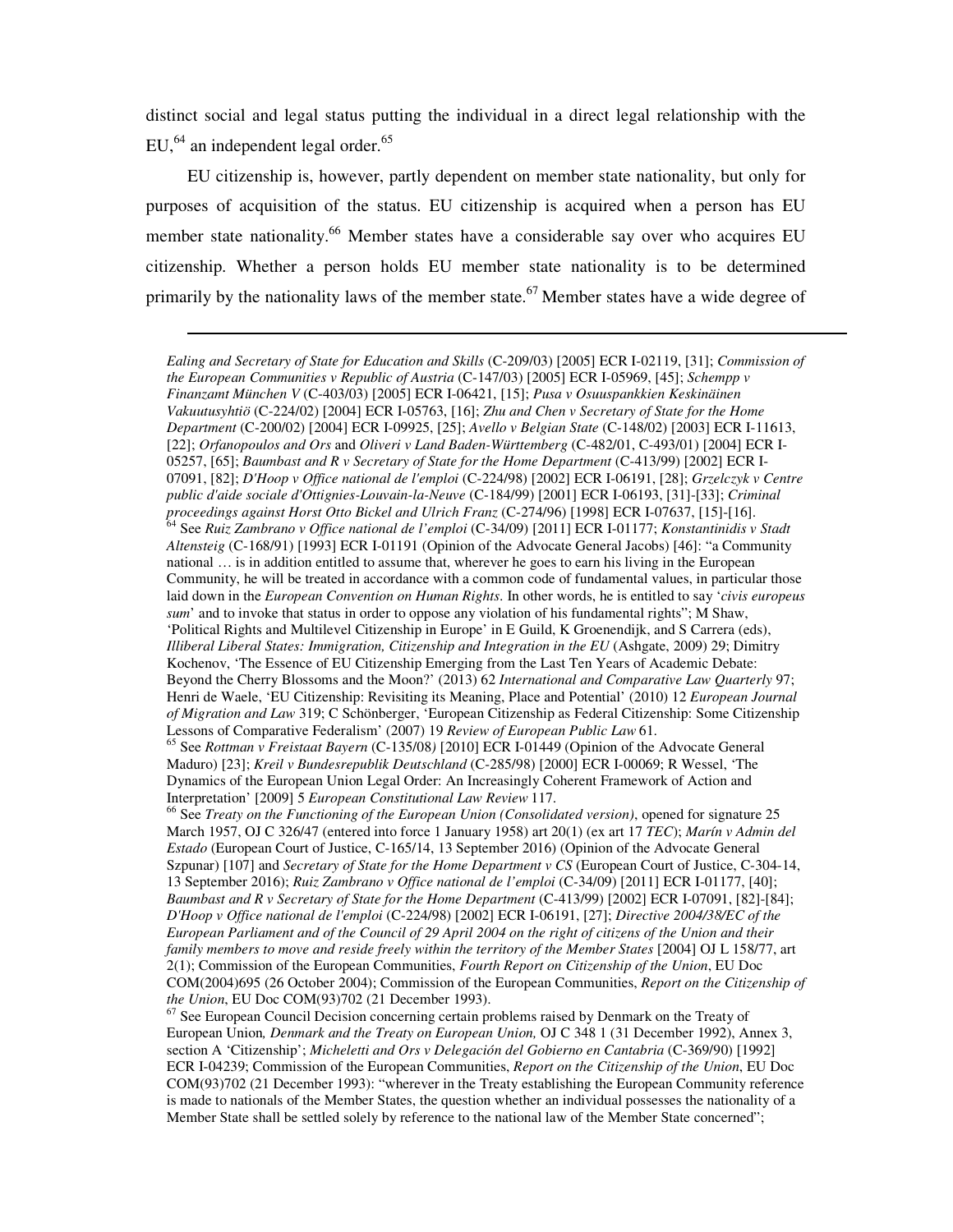discretion in prescribing their nationality laws.<sup>68</sup> Member states also have a degree of control over which of their nationals acquire EU citizenship, by declaring which persons are 'nationals' under its nationality law for purposes of EU citizenship, such as nationals connected to overseas territories.<sup>69</sup> While acquisition of EU citizenship does depend on member state nationality, ${}^{70}$  EU citizenship is largely independent of member state nationality otherwise.<sup>71</sup> Thus there is an 'independent' EU citizenship that is nonetheless 'linked' to EU member state nationality in terms of acquisition.<sup>72</sup> However, this unusual, derivative method of acquiring status does not necessarily mean that the status itself is inherently derivative or dependent, or of some other second order.

For the argument in this paper, we do not need to conclude that EU citizenship is a true nationality with the entire social and legal meaning of that term; instead we only need to conclude that EU citizenship is a direct legal bond between an individual and the Union.

Commission of the European Communities, *Third Report from the Commission on Citizenship of the Union*, EU Doc COM(2001)506 (7 September 2001): "It is therefore worth pointing out that: – it is for each Member State to lay down the conditions for acquiring and losing the nationality of that state"; Commission of the European Communities, *Fourth Report on Citizenship of the Union*, EU Doc COM(2004)695 (26 October 2004): "Without prejudice to the fact that the Member States alone remain competent in the area of nationality laws, the Commission has presented its views on naturalisation of legal migrants in the Communication on immigration, employment and integration in 2003"; Commission of the European Communities, *Fifth Report on Citizenship of the Union*, EU Doc COM(2008)85 (15 February 2008); *Note to the Government of the Italian Republic Concerning a Declaration Replacing the Declaration on the Definition of the Term 'National' Made at the Time of Signature of the Treaty of Accession of 22 January 1972*, signed 31 December 1982, UKTS 67 (1983).

<sup>68</sup> See *Rottman v Freistaat Bayern* (C-135/08*)* [2010] ECR I-01449, [49]; *The Queen v Secretary of State for the Home Department, ex parte: Manjit Kaur* (C-192/99) [2001] ECR I-01237.

<sup>69</sup> See *Note to the Government of the Italian Republic Concerning a Declaration Replacing the Declaration on the Definition of the Term 'National' Made at the Time of Signature of the Treaty of Accession of 22 January 1972*, signed 31 December 1982, UKTS 67 (1983): "a) British citizens; b) Persons who are British subjects by virtue of Part IV of the *British Nationality Act 1981* …". Also note that the UK excluded certain EU citizenship rights from UK nationals in Jersey, Guernsey and Man who are EU citizens, but do not have the right to free movement. This was only possible because the exclusion was included in the EU treaties and those persons never acquired the rights in the first place. It would be quite a different matter for the UK to attempt to revoke those rights. *Treaty on the Functioning of the European Union (Consolidated version)*, opened for signature 25 March 1957, OJ C 326/47 (entered into force 1 January 1958) art 355(5)(c) (ex art 299(2), 1st sub-paragraph and art 299(3)-(6) *TEC*): "the Treaties shall apply to the Channel Islands and the Isle of Man only to the extent necessary to ensure the implementation of … the European Economic Community and … European Atomic Energy Community". See also *Treaty amending, with regard to Greenland, the Treaties establishing the European Communities*, signed 13 March 1984, [1985] OJ L 29 (entered into force 1 February 1985) Protocol No 4 on Greenland.

<sup>70</sup> See *Rottman v Freistaat Bayern* (C-135/08*)* [2010] ECR I-01449, [48]; *Marín v Admin del Estado* (European Court of Justice, C-165/14, 13 September 2016) (Opinion of the Advocate General Szpunar) [108] and *Secretary of State for the Home Department v CS* (European Court of Justice, C-304-14, 13 September 2016).

 $71$  See D Kochenov, 'Ius Tractum of Many Faces: European Citizenship and the Difficult Relationship between Status and Rights' (2009) 15 *Columbia Journal of European Law* 181.

<sup>72</sup> See *Rottman v Freistaat Bayern* (C-135/08*)* [2010] ECR I-01449, [48]; *Marín v Admin del Estado* (European Court of Justice, C-165/14, 13 September 2016) (Opinion of the Advocate General Szpunar) [108] and *Secretary of State for the Home Department v CS* (European Court of Justice, C-304-14, 13 September 2016).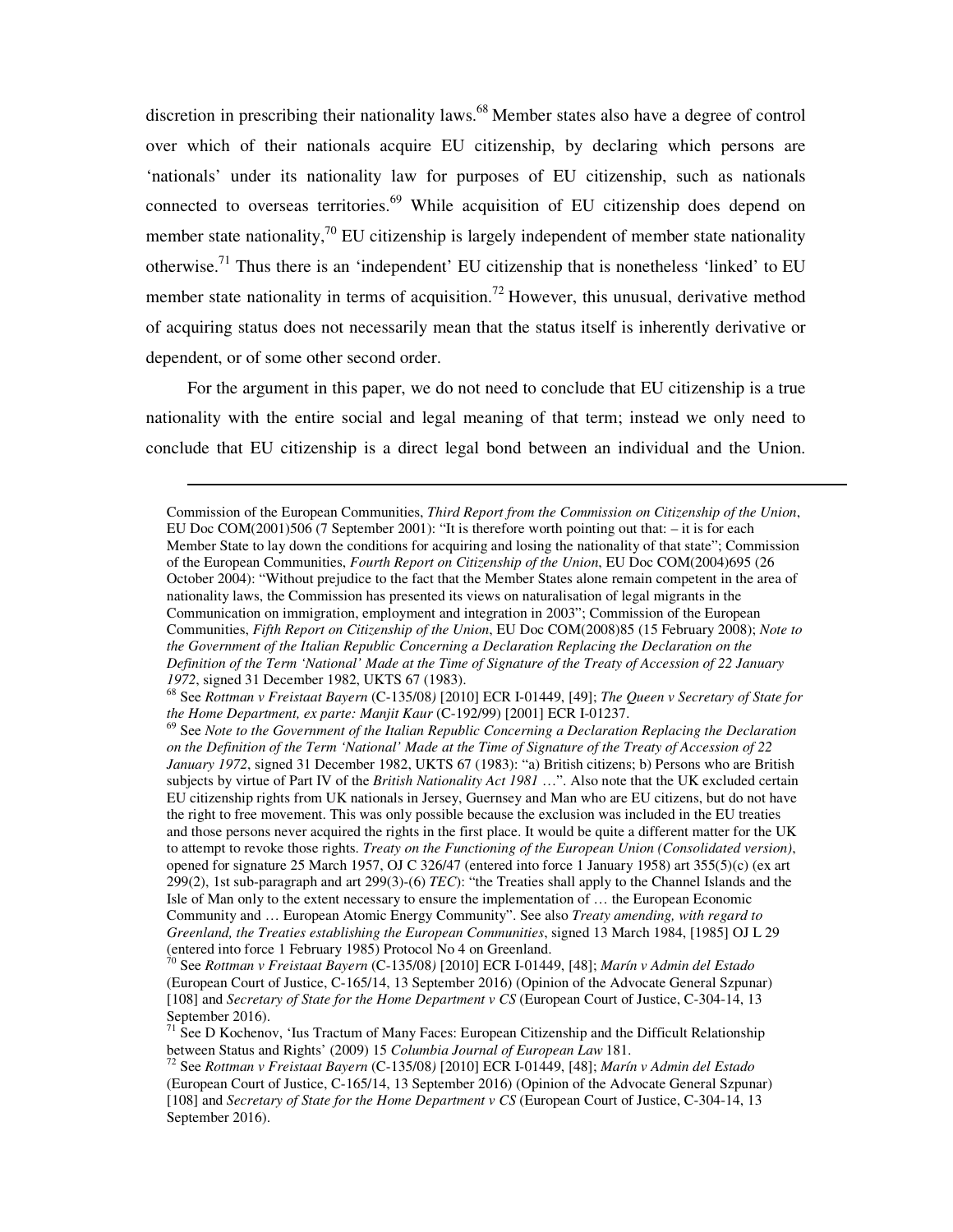After all, it is that legal bond that international law protects from revocation. Whatever EU citizenship is, there is no doubt that it is a direct legal bond between the individual and the Union that is functionally comparable to nationality. This understanding is implied in suggestions that EU citizenship is a form of 'dual citizenship'. Thus, EU citizenship is minimally sufficient to benefit from the protections of international law.

# **4 The Loss of EU Citizenship Following Brexit**

 $\overline{a}$ 

Before examining Brexit specifically, we can first wonder what rules govern loss of EU citizenship distinct from the rules governing loss of member state nationality. An initially attractive interpretation is to apply the law of treaties and assume that when a state is no longer a party to the treaty, then individuals lose their EU citizenship. But this interpretation views EU citizenship as merely a treaty benefit for individuals, not as a fundamental status bringing the individual into a direct, constitutional legal relationship with the Union. Having served its function as gatekeeper to acquisition of status, the member state ceases to serve as an intermediary for the status of the person. If a state withdraws from the Union, the Union still continues and still has the capability to maintain a legal bond with individuals. The question here is whether the withdrawing state, as a part of its withdrawal, has the ability to break the fundamental legal bond the individual has with the Union, and whether that break would comply with human rights.

Unlike the terms on acquisition of EU citizenship, EU law has no terms on loss of EU citizenship. This suggests, for example, that EU citizenship might not be separately renounced, among other considerations. Many authorities have concluded that because EU citizenship is linked to member state nationality for acquisition, that a person both acquires and retains EU citizenship only for so long as he or she retains EU member state nationality,  $^{73}$  or the state retains EU membership. But this requirement is not explicitly indicated in the EU treaties. Failure to include terms on loss in the EU treaties might just mean that loss is governed by the default rules on loss of this kind of legal bond in

<sup>73</sup> See *Treaty on the Functioning of the European Union (Consolidated version)*, opened for signature 25 March 1957, OJ C 326/47 (entered into force 1 January 1958) art 20 (ex art 17 *TEC*); Commission of the European Communities, *Third Report from the Commission on Citizenship of the Union*, EU Doc COM(2001)506 (7 September 2001): *"*Citizenship of the Union, as commentators have pointed out, is thus something 'superimposed' on national and in some cases regional or local citizenship to give the effect of multiple levels"; *Marín v Admin del Estado* (European Court of Justice, C-165/14, 13 September 2016) (Opinion of the Advocate General Szpunar) [107] and *Secretary of State for the Home Department v CS* (European Court of Justice, C-304-14, 13 September 2016); Kay Hailbronner, 'Nationality in Public International Law and European Law' in Rainer Bauböck (ed), *Acquisition and Loss of Nationality: Policies and Trends in 15 European Countries* (Amsterdam University Press, 2006) 37.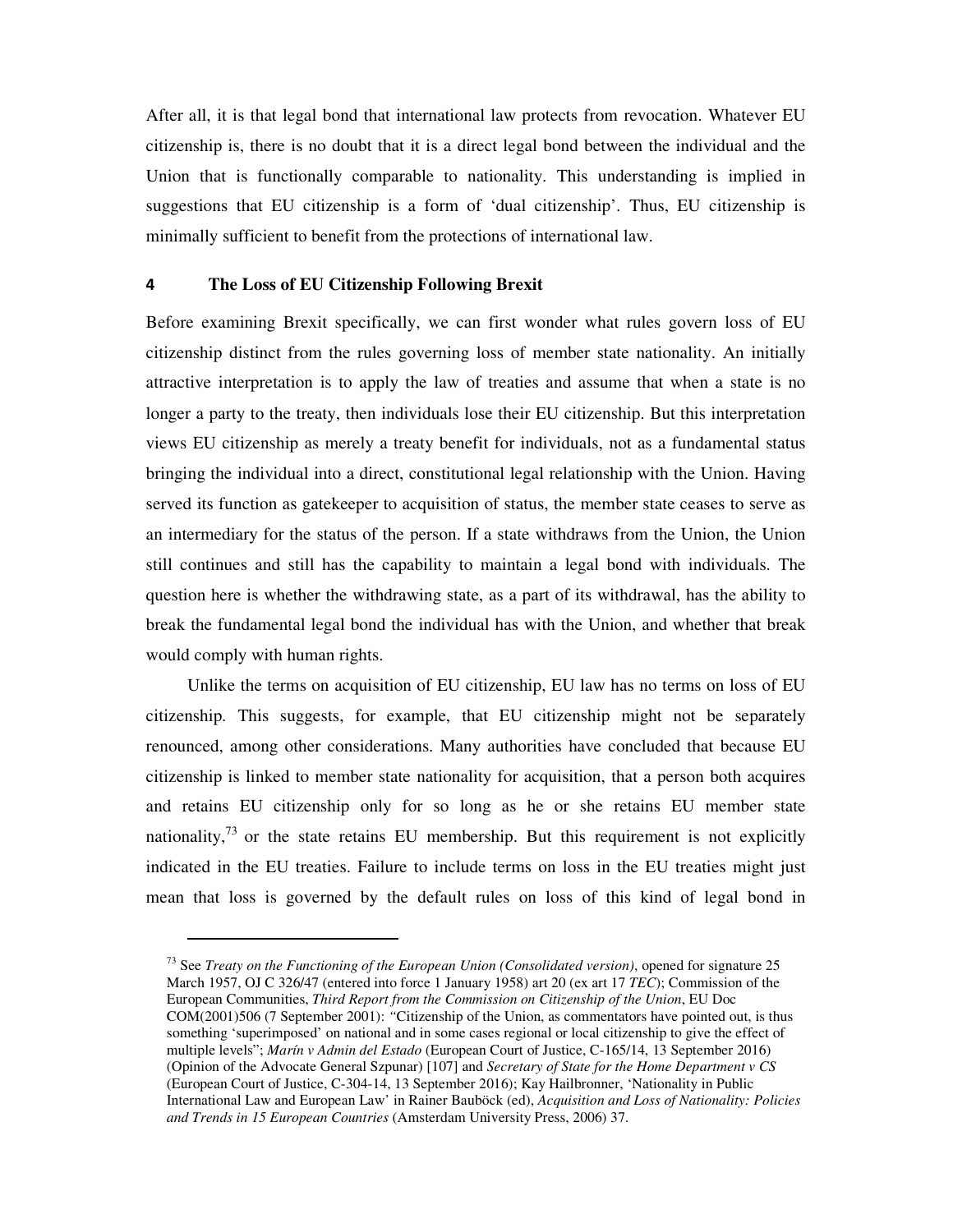international law. Even if we were to disagree and understand that an individual must continue to retain member state nationality, and that the state must continue to hold EU membership, in order to retain EU citizenship, we would still need to comply with international human rights law that governs loss of nationality more vigorously than acquisition of nationality. At a minimum, surely a silence in the treaty should be interpreted in compliance with international human rights. Thus, a better interpretation of the retention of EU citizenship, consistent with human rights, is to understand the acquisition of EU citizenship as dependent on member state nationality, but the loss of EU citizenship would be treated somewhat differently. Whether or not EU citizenship was lost would be constrained by the prohibition against arbitrary revocation, and the conclusion on EU citizenship could be different from that on member state nationality.

The jurisprudence of the CJEU to date suggests that the loss of EU citizenship is subject to these considerations. The CJEU has held in *Kaur* and *Rottman* that the acquisition and loss of nationality present significantly different situations.<sup>74</sup> For example, whether or not an individual has a real connection to the member state (and Union) in the sense of *Nottebohm*<sup>75</sup> is only assessed at the moment of acquisition.<sup>76</sup> It is not constantly monitored and revoked; nationality is maintained so long as it was correctly acquired. Prior to a grant of nationality, the individual has no EU rights.<sup>77</sup> It is only after acquisition of EU citizenship that he or she acquires those rights.<sup>78</sup> For example, the applicant in *Kaur* was unsuccessful in arguing that she had been deprived of EU citizenship by the UK because, according to the CJEU, she had never acquired citizenship in the first place and never acquired the protection from deprivation. Thus, EU law recognises that protection of nationality from loss is more rigorous than protection of the acquisition of nationality. Partly on this basis, the Court of Justice has concluded that when revoking nationality, the member state impacts the individual's EU citizenship, thus EU law may limit the state's freedom of action. This finding

<sup>74</sup> See *The Queen v Secretary of State for the Home Department, ex parte: Manjit Kaur* (C-192/99) [2001] ECR I-01237; *Rottman v Freistaat Bayern* (C-135/08*)* [2010] ECR I-01449, [49]; *Micheletti and Ors v Delegación del Gobierno en Cantabria* (C-369/90) [1992] ECR I-04239, [10]; *Pham v Secretary of State for the Home Department* [2015] UKSC 19, [45] (per Lord Carnwath).

<sup>75</sup> *Nottebohm Case*, above n 10.

<sup>76</sup> See International Law Commission, 'Draft Articles on Nationality of Natural Persons in relation to the Succession of States, with commentaries' [1999] 11(2) *Yearbook of the International Law Commission*, art 5; D P O'Connell, *State Succession in Municipal Law and International Law* (Cambridge University Press, 1967) 518; I Brownlie, 'The relations of nationality in public international law' (1963) 39 *British Yearbook of International Law* 318.

<sup>77</sup> See *The Queen v Secretary of State for the Home Department, ex parte: Manjit Kaur* (C-192/99) [2001] ECR I-01237.

<sup>78</sup> See *Rottman v Freistaat Bayern* (C-135/08*)* [2010] ECR I-01449, [48].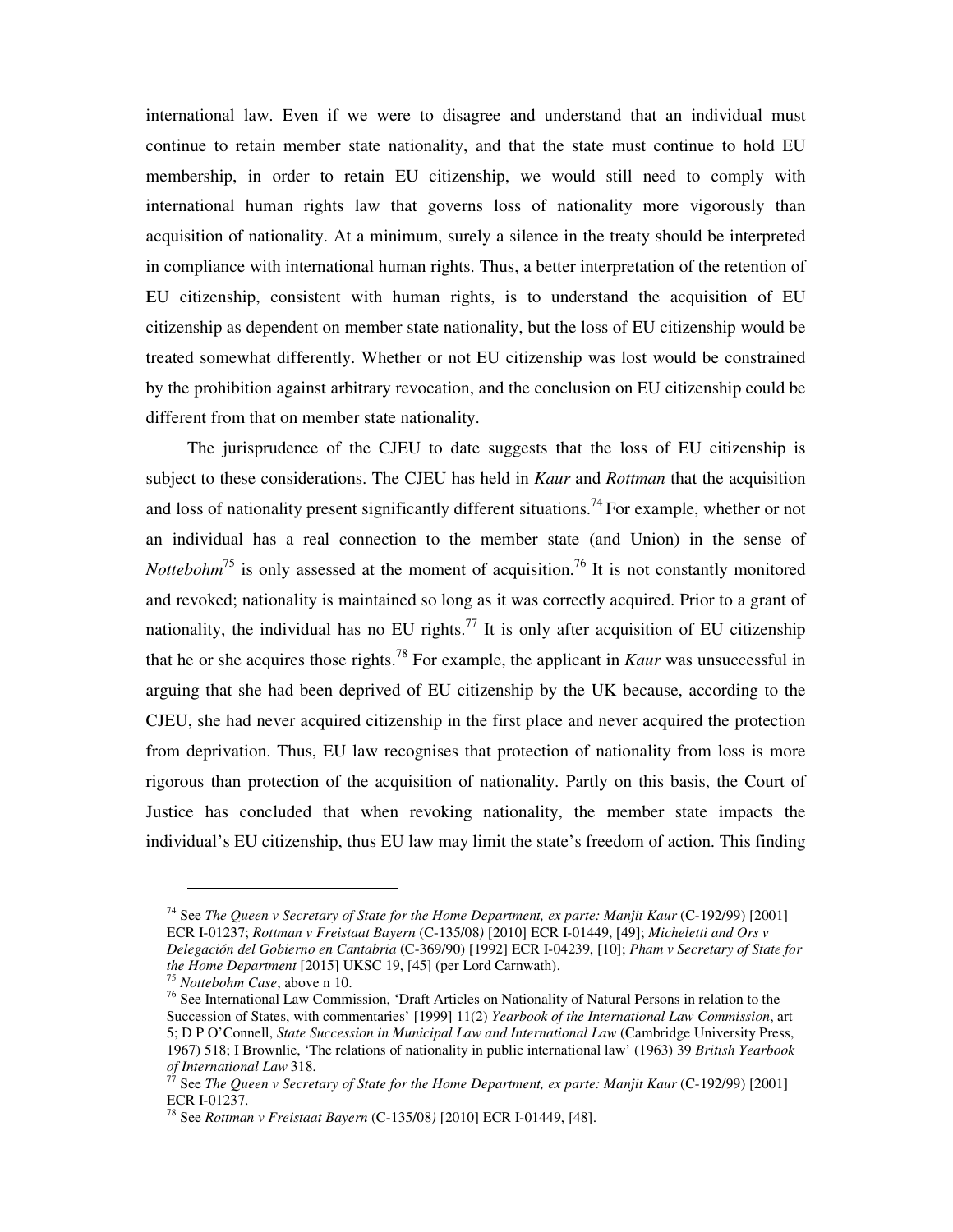was based on understanding EU citizenship as its own distinct status, creating a link between the EU citizen and the EU, and not necessarily mediated by the member state.<sup>79</sup>

In addition, practice on the severability of EU citizenship and member state nationality is also supportive of the conclusions in this paper. In the case of Greenland, practice has confirmed that individuals retain EU citizenship even when their territory exits the Union.<sup>80</sup> Greenland was initially included in the EU, so when Denmark joined the EU, Danish (Greenlander) nationals became EU citizens. In a curious twist, Greenland later requested that it be excluded from the EU, which was accomplished by treaty;  $81$  its nationals are still considered to be EU citizens, even though the territory of Greenland is no longer part of the Union.<sup>82</sup> Since this case was about loss of acquired citizenship, states and the EU have far less ability to restrict citizenship. This conclusion is reinforced by the entirely different treatment of people from the Faroe Islands. Inhabitants of the Faroe Islands hold Danish nationality but from the founding of the EU, the Faroe Islands were excluded from the Union in the Danish accession treaty,  $83$  so the Faroese, even though holding member state nationality, never acquired EU citizenship. This outcome is acceptable because the people of the Faroe Islands were excluded from EU citizenship, and member states have far more discretion in matters of citizenship acquisition than loss. Thus, EU practice in these cases show that acquisition and loss are not simple opposites, but have significantly different considerations, and that the loss of EU citizenship can be avoided when a territory leaves the Union.

It could be argued that it cannot be the intention of EU citizenship that millions of people living outside of the Union have a right to reside in the Union, without some sort of territorial reciprocity. In order to sustain this argument, the Greenland example would have to be set aside as a non-significant number of people with a negligible impact on the total numbers of EU citizens. Of course, this argument could not be legally sustained because

 $79$  See ibid [49].

<sup>&</sup>lt;sup>80</sup> When Algeria seceded from France in 1962 it left the European Community, as it was known at the time. This process occurred before the creation of the European Union and before the creation of EU Citizenship. See Cabinet Office, *The Process for Withdrawing from the European Union* (Government of the United Kingdom, 2016) fn 3 (available at <https://www.gov.uk/government/publications/the-process-forwithdrawing-from-the-european-union>).

<sup>81</sup> See *Treaty amending, with regard to Greenland, the Treaties establishing the European Communities*, signed 13 March 1984, [1985] OJ L 29 (entered into force 1 February 1985) Protocol No 4 on Greenland. <sup>82</sup> See Gerard-René De Groot, 'Zum Verhältnis der Unionsbürgerschaft zu den Staatsangehörigkeiten in der Europäischen Union' in Peter Christian Müller-Graf (ed), *Europäisches Integrationsrecht im Querschnitt*  (Nomos 2003) 73.

<sup>83</sup> See *Treaty on the Functioning of the European Union (Consolidated version)*, opened for signature 25 March 1957, OJ C 326/47 (entered into force 1 January 1958) art 355(5)(a) (ex art 299(2), 1st sub-paragraph and art 299(3)-(6) *TEC*): "the Treaties shall not apply to the Faeroe Islands".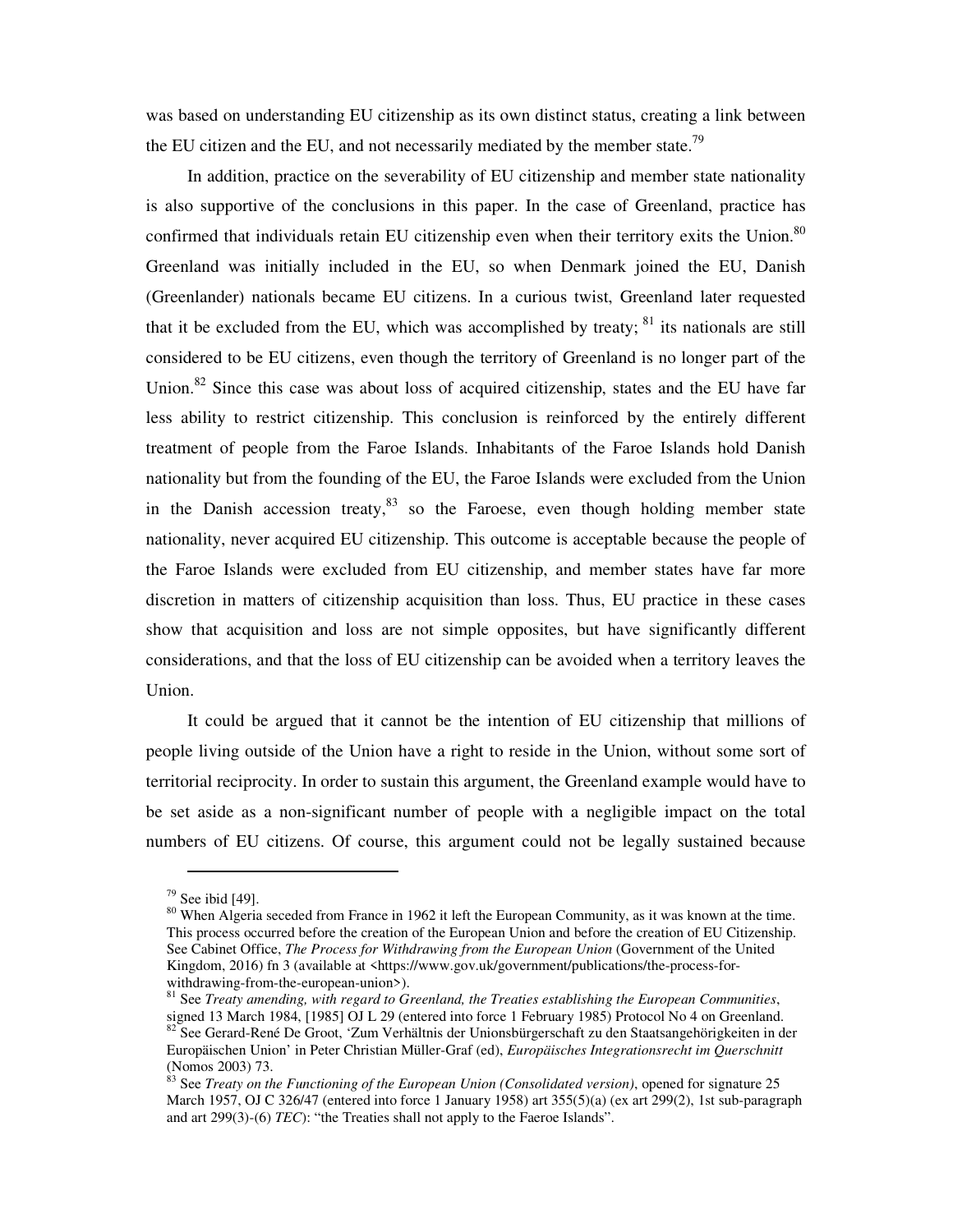there are no terms anyway conditioning EU citizenship on the status of the territory in which the person lives. In fact, many persons who live in territories outside the EU qualify for EU citizenship due to political union with a European state, such as the Caribbean territories within the Dutch Kingdom. Additionally, millions of people living outside the Union hold EU citizenship, for example, due to dual nationality in Spain or Italy, and a South American state.<sup>84</sup> At the time of the creation of EU citizenship, people in this status were well known and could easily have been excluded, but they were not. Sheer numbers of overseas EU citizens could not be a way to interpret the terms of EU citizenship.

Returning to the specific case of Brexit, the question is whether British citizens that acquired EU citizenship will lose it now under a Brexit scenario. EU citizenship is not being abolished, nor are UK nationals losing their UK nationality and consequently EU citizenship. Rather, it is being proposed that some EU citizens, those who acquired their EU citizenship via the UK, will lose their EU citizenship, and therefore their legal bond with the Union. Thus, we are discussing a situation of loss of EU citizenship only and we do not have a *Rottman* situation. Certainly, any person acquiring British citizenship after Brexit will not be acquiring an EU member state nationality and consequentially will not be acquiring EU citizenship. However, what is the outcome for British citizens that have already acquired EU citizenship?

As detailed above, contemporary international law limits a state's ability to abolish the fundamental legal bond, usually expressed as nationality, against the will of the person. Revocation must serve a legitimate purpose,  $85$  not be arbitrary (or discriminatory),  $86$  and be proportionate. $87$  These rules certainly bind the UK, but perhaps also the EU as an international legal person that has pledged to adhere to fundamental human rights. Nationality revocation would instead need to be individualised and potentially only imposed at the will of the person concerned.<sup>88</sup> If the terms of the UK-EU Brexit agreement permitted UK nationals to renounce their EU citizenship, and did not deprive them of it against their will, this provision would be acceptable. In addition, insofar as Brexit might have an analogy with state succession or secession, it would be critical that individuals have a right of option

l

<sup>84</sup> In this regard, see *Micheletti and Ors v Delegación del Gobierno en Cantabria* (C-369/90) [1992] ECR I-04239 (holding that the EU citizenship of a dual EU/non-EU national could not be refused).

<sup>85</sup> *Rottman v Freistaat Bayern* (C-135/08*)* [2010] ECR I-01449, [51].

<sup>86</sup> See ibid [53].

 $87$  See ibid [55].

<sup>88</sup> See *European Convention on Nationality*, opened for signature 6 November 1997, ETS 166 (entered into force 1 March 2000) arts 7(3) (limitations on loss of nationality) and 5(1) (providing for grounds which are *per se* procedurally or substantively arbitrary).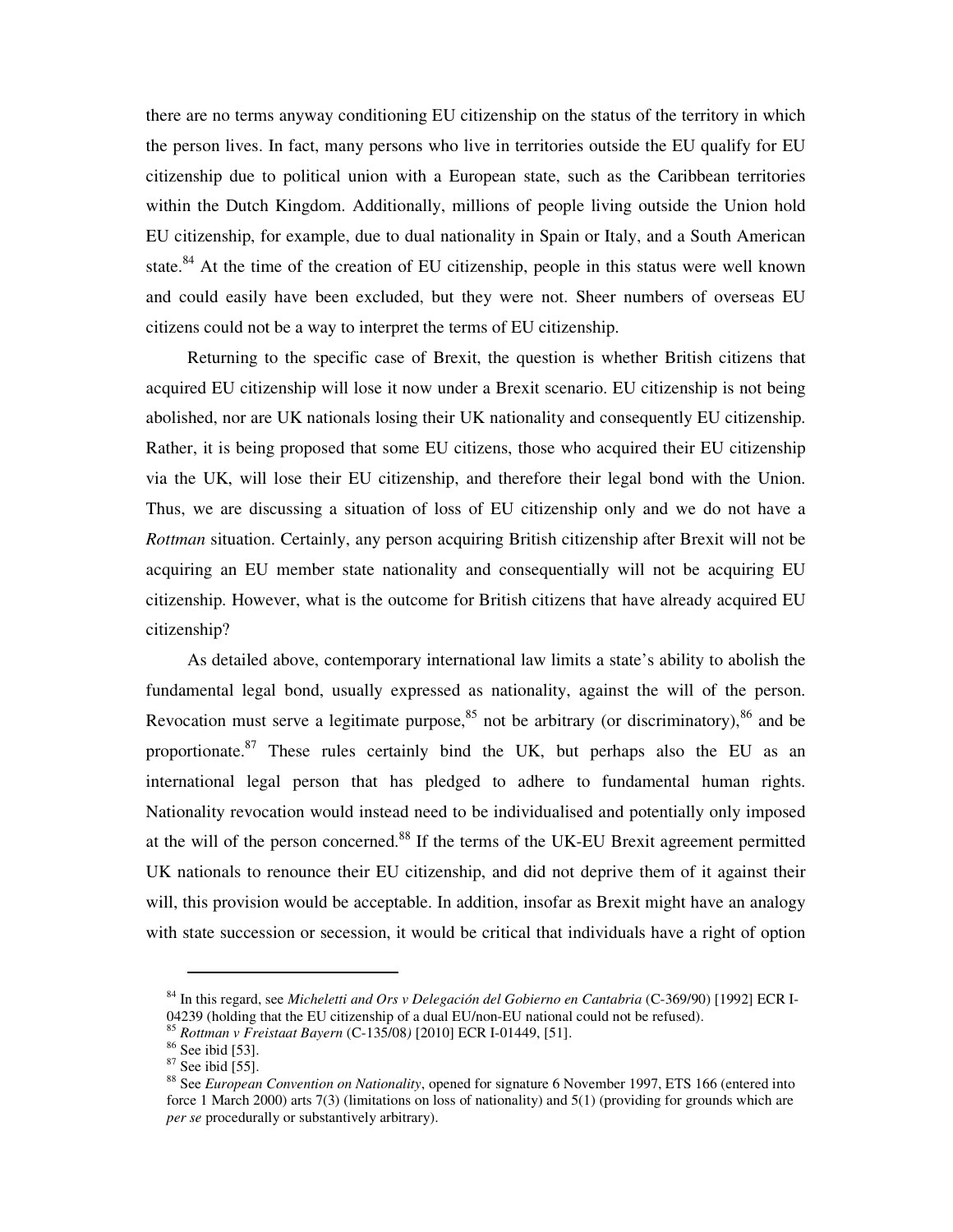so that they do not have nationality removed or imposed against their will. For example, and not without a bit of irony, EU citizenship might be revoked only from those persons who voted in favor of Brexit.

The rules on revocation of nationality/citizenship say that states may not revoke nationality where it is arbitrary or discriminatory. Where the terms on revoking EU citizenship are explicit or reasonably implied, we can conclude that the rule is not arbitrary in the sense of operating without law. Of course, this conclusion is dependent on the UK's compliance with its own constitution, and of course, as an international law standard, the UK's views on this matter would not be determinative. $89$ 

However, arbitrariness has a substantive aspect as well. Several substantive issues can be identified. For example, looking at UK nationals resident or with long standing ties to EU member states, these individuals may have investments, homes, and lives that are rendered unstable and unpredictable. As mentioned above, revocation of the protected legal bond would need to be proportionate under international law, yet loss of EU citizenship is not necessary in order for the UK to leave the Union, as the practice of Greenland has shown. Perhaps an argument could be made that loss of EU citizenship is necessary to manage the large numbers of persons in the UK who would hold the right to live in the EU? We have already addressed the argument of large numbers of persons with rights in the EU by reference to the millions of dual nationals and others already enjoying such rights. In addition, this article is agreeing that any person acquiring UK nationality after Brexit would not acquire EU citizenship, so the class of persons with UK nationality and retaining EU citizenship would be a slowly diminishing, and eventually extinguishing, class anyway. Given the drastic consequences of loss of EU citizenship on many individuals, for example, loss of residency rights in an EU member state where a UK national has resided for a significant period of time, the revocation of EU citizenship in this manner would not be proportionate to the goal of the UK leaving the EU. Even if the remaining EU member states granted rights to UK nationals that were equivalent to those previously enjoyed as EU citizens, this action could not replace the fundamental legal bond these individuals have with the Union. International law protects the legal bond, not just a bundle of rights. It is the destruction of that bond that needs to be proportionate. Permitting British nationals to retain their EU citizenship and its rights would not be out of step with other existing EU policy. None of the precedents, from Greenland to dual nationals, shows that loss of EU citizenship

<sup>89</sup> See *Ivcher Bronstein v Peru* (Inter-American Court of Human Rights, Case No 11.762, 3 March 1998).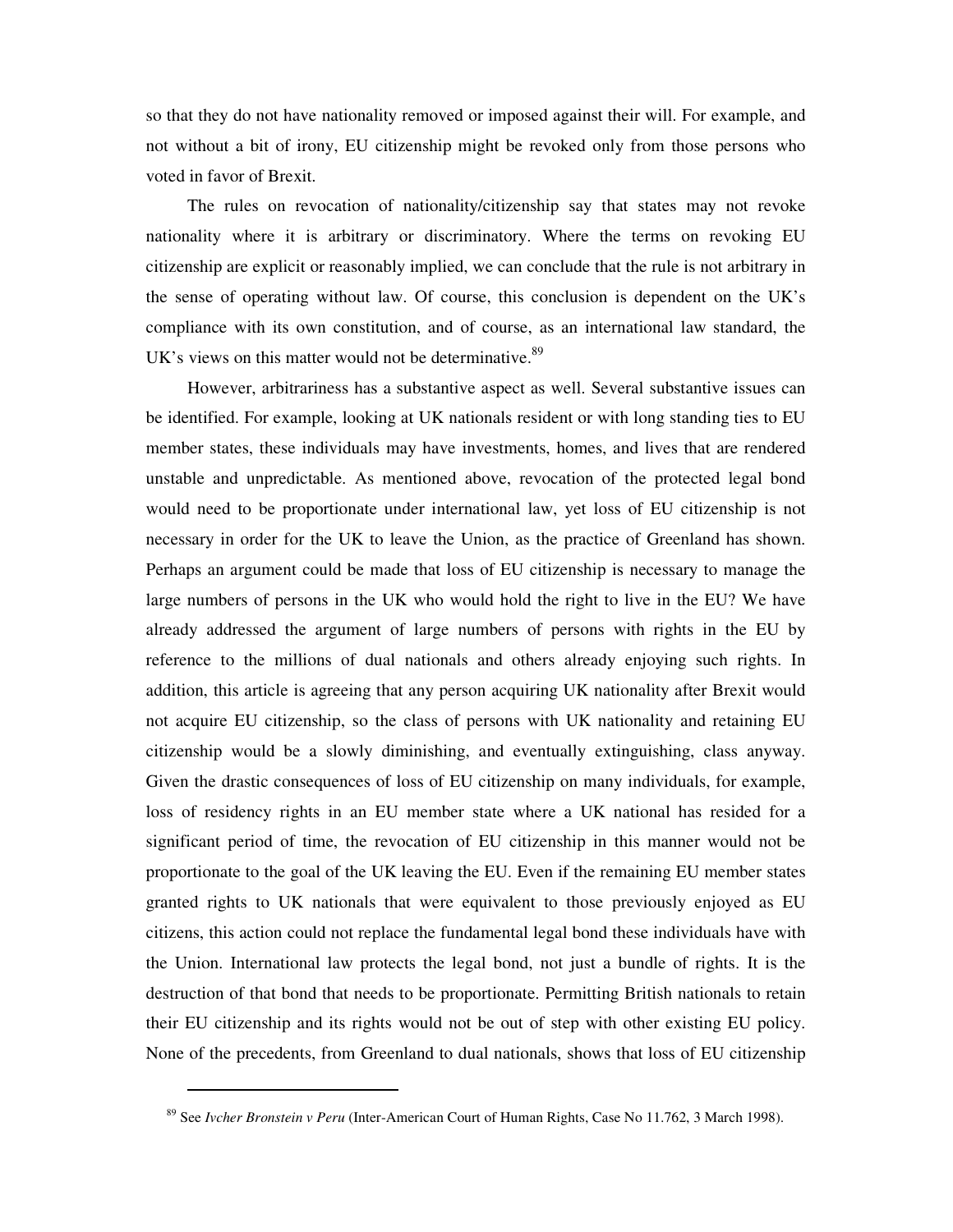has ever been seen in the past as necessary to limit persons coming to the EU from non-EU territories or to achieve the goal of a territory leaving the Union.

#### **5 Conclusion**

This article takes EU citizenship seriously as a protected legal bond, functionally equivalent to citizenship. Until now, discussions on EU citizenship and Brexit have applied a law of treaties framework, or perspective informed by the law of international organizations. What has been lost in the discussion is the viewpoint from human rights.

It is important to know what this article does not conclude. It does not conclude that anyone acquiring UK nationality after Brexit can acquire EU citizenship. That is clearly excluded. Nor does this article seek to reverse Brexit. That is also clearly the state's sovereign prerogative, providing article 50 of the *TEU* is followed. It only concludes that, at a minimum, any person currently holding or acquiring British citizenship up to and until the UK ceases to be a member state of EU, also acquires EU citizenship and cannot have it arbitrarily revoked upon Brexit. EU citizenship constitutes a distinct legal bond between the individual and the Union, and international law imposes restrictions on revoking such legal bonds arbitrarily. As revocation of EU citizenship is not necessary for the UK to leave the EU, it is difficult to justify as non-arbitrary, especially given its consequences.

Of course, it might be complicated from a logistical perspective for a UK national with EU citizenship to continue enjoying it. How would the UK national that retained EU citizenship be distinguished from the UK national that does not? UK passports will revert to the old blue design, missing the 'European Union' inscription. In fact, arguably the UK would be prohibited from placing 'European Union' on any UK passport, even when the bearer retained EU citizenship. This difficulty is a problem, but it is not a problem of legal status, instead it is a problem of evidence of status. Any complex situations are a result of the failure of EU regulation to account for the legal consequences of EU citizenship, not an argument for violating human rights. Perhaps it is time for the EU to provide for a clear, predictable mechanism for terminating EU citizenship, consistent with human rights. This mechanism could take the form of an EU citizenship renunciation process. It might also argue in favour of the EU issuing a distinct form of citizenship identification separate from national passports.

On a final note, perhaps Brexit might be forcing a rapid maturity of EU citizenship. EU citizenship has so far been evolving slowly, both in terms of discovering its original intent and exploring the outer bounds of the meaning of the legal bond. Without Brexit, this